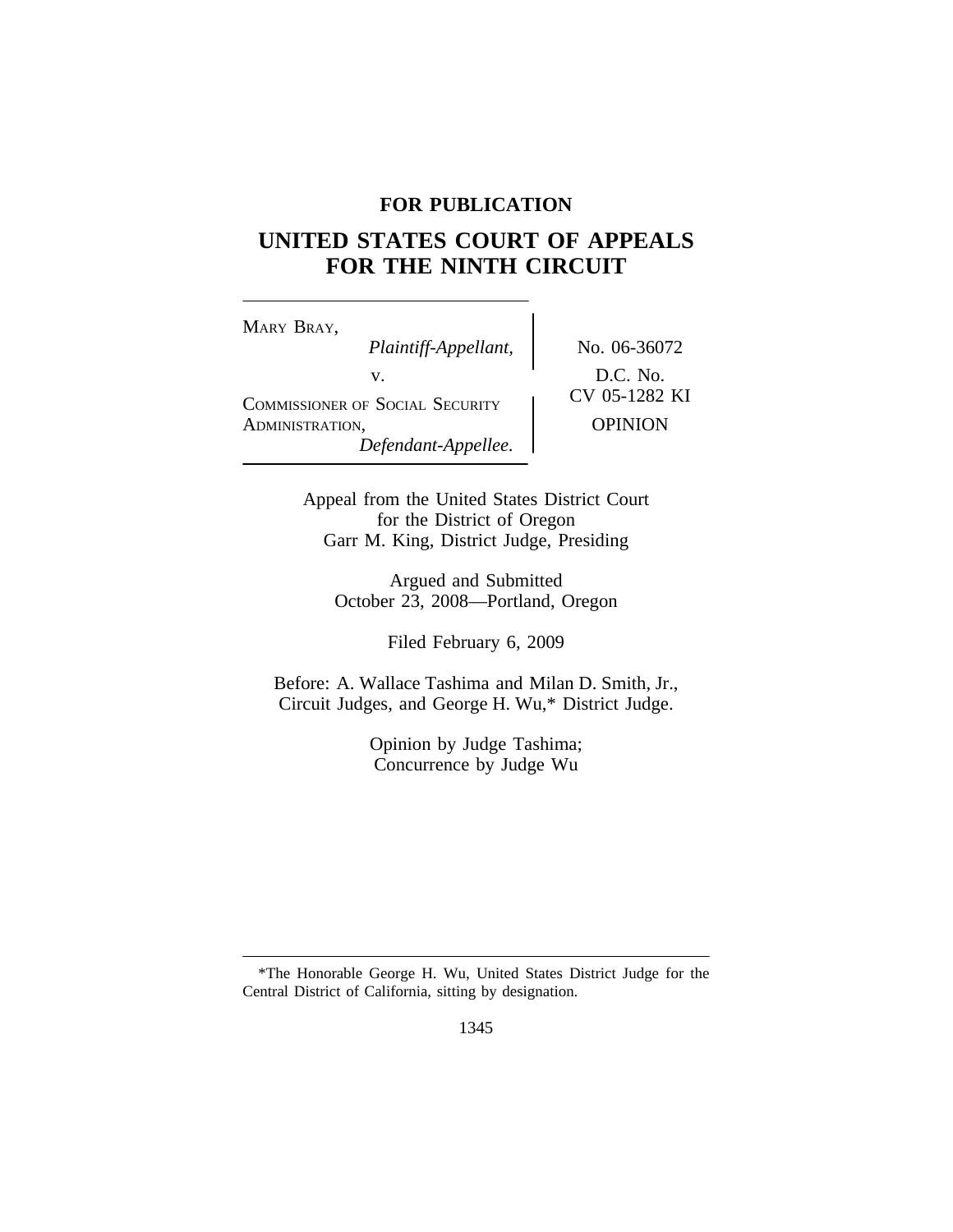# **COUNSEL**

Betsy Stephens, Albuquerque, New Mexico, for the plaintiffappellant.

L. Jamala Edwards, Assistant Regional Counsel, Social Security Administration, Seattle, Washington, for the defendant-appellee.

# **OPINION**

TASHIMA, Circuit Judge:

Mary Bray ("Bray") appeals the district court's judgment affirming the Commissioner of Social Security's the Commissioner ("Commissioner") final decision denying her application for social security disability insurance benefits and supplemental security income under Titles II and XVI of the Social Security Act. 42 U.S.C. §§ 401-434, 1381-1383f. Bray contends that the administrative law judge ("ALJ") failed to make findings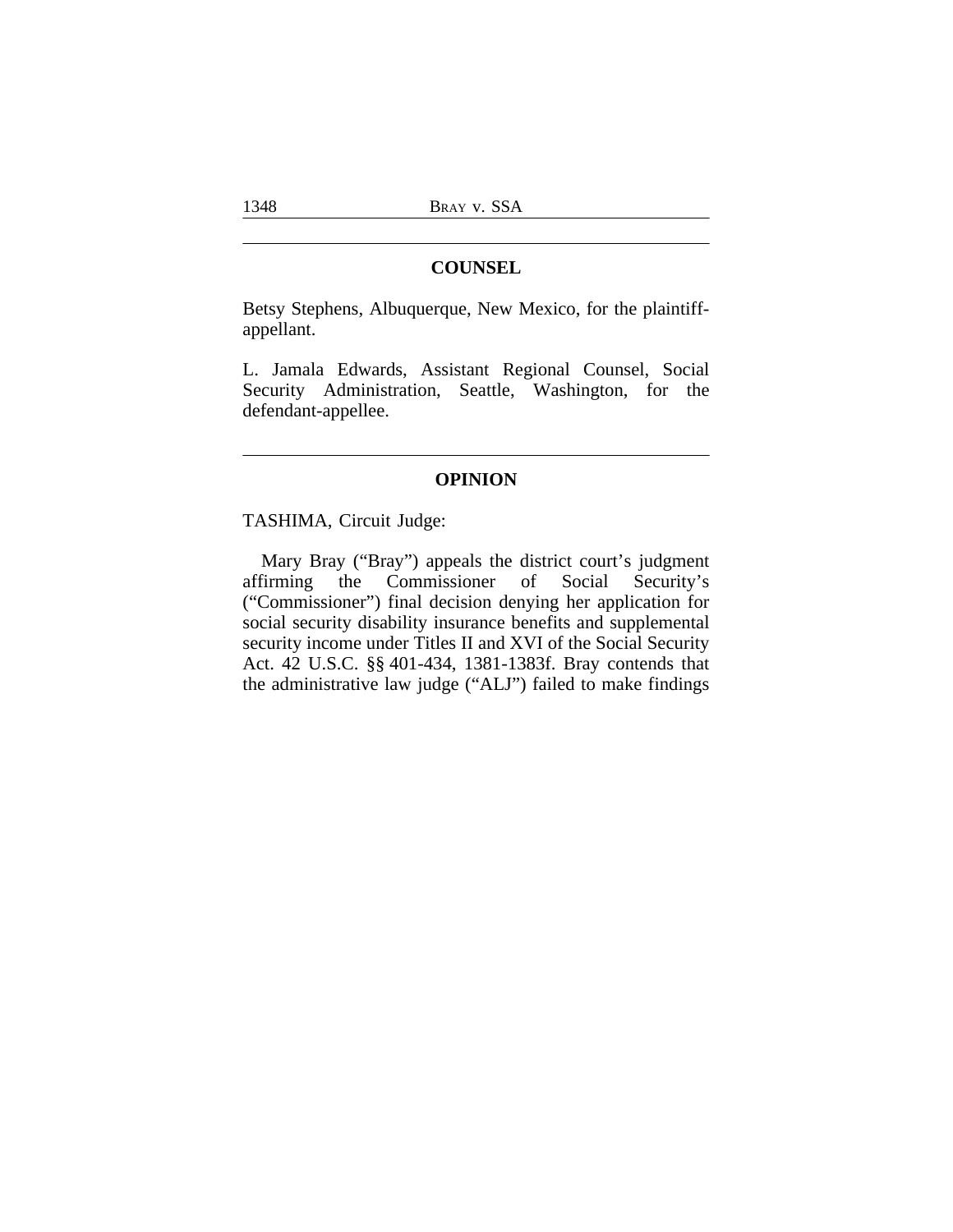| Bray v. SSA | 1349 |
|-------------|------|
|-------------|------|

concerning whether she possesses "transferable skills" as Social Security Ruling ("SSR") 82-41 expressly requires. Bray also argues that the ALJ erred in discounting her testimony, disregarding a treating physician's medical opinion, and failing to account for her mental impairments in determining her residual functional capacity. Lastly, Bray contends that the ALJ applied the governing Medical Vocational Guidelines "mechanically" in a borderline situation in violation of 20 C.F.R. § 404.1563(b), by including her in the 50-54 age category even though she was less than a month from turning 55 at the time of the ALJ's decision.

We have jurisdiction under 28 U.S.C. § 1291, and we hold that the ALJ erred by failing to make findings on the issue of whether Bray possessed transferable skills. We thus reverse and remand.

#### **BACKGROUND**

On March 25, 2003, Bray filed an application for disability insurance benefits alleging that she had been disabled since November 9, 2001. After her claim was denied initially and on reconsideration, Bray requested a hearing before an ALJ. On November 7, 2003, Bray protectively filed for supplemental social security income payments, and that application was consolidated with her prior claim and expedited to the hearing level.

On March 22, 2005, the date of her hearing, Bray was 54 years old and approximately a month from turning 55. She has a high school education and one year's vocational training as a medical assistant. She suffers from chronic obstructive pulmonary disease ("COPD"), asthma, hypertension, anxiety, depression, and arthritis. Most recently, before filing her application, Bray worked for an ill friend as a part-time caregiver; before that she briefly worked at a call center handling customer service inquiries, but was terminated after three weeks on the job when she requested workplace accommoda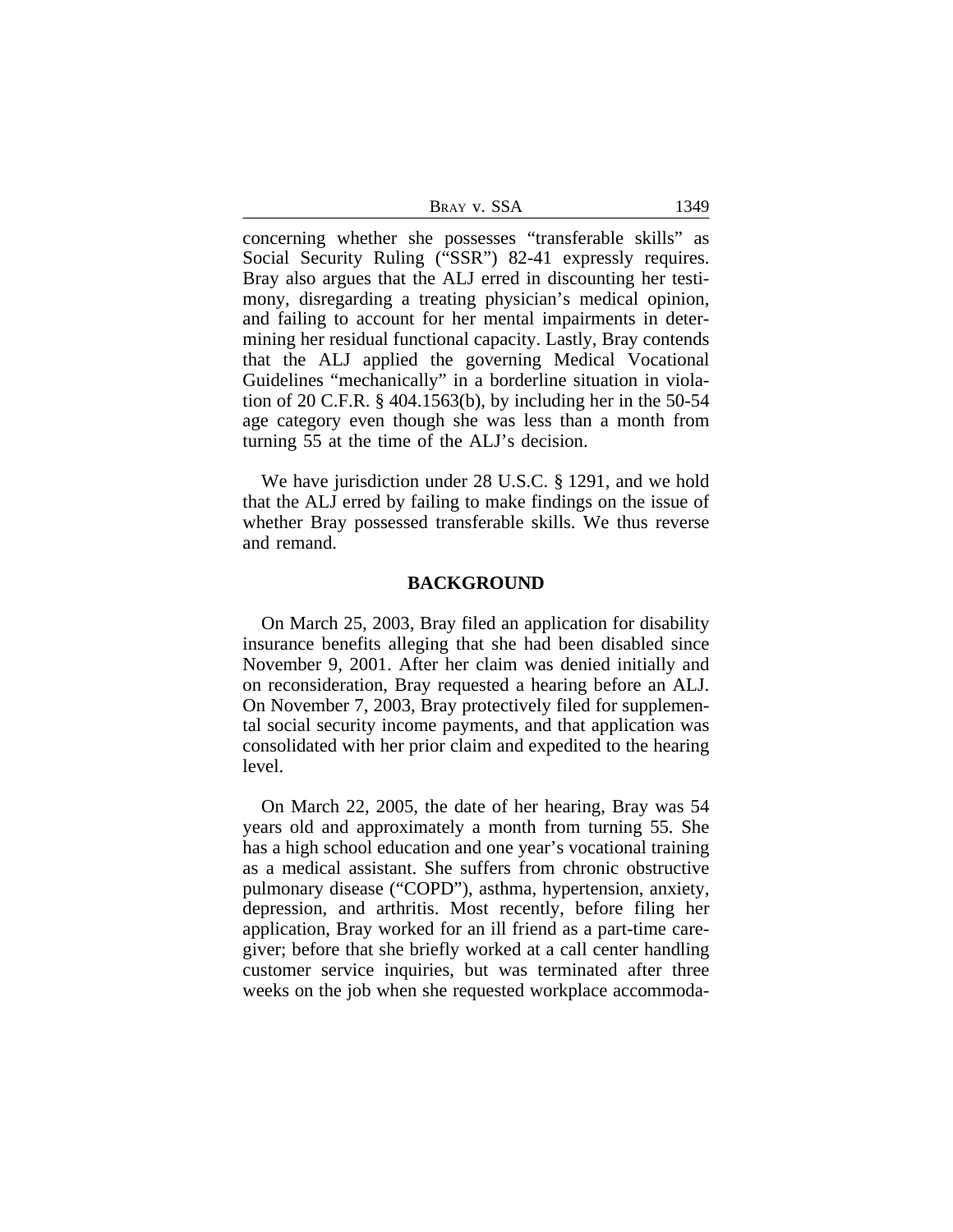1350 BRAY V. SSA

tions related to her difficulty breathing. Subsequently, she enrolled in a custodial training program, but dropped out of the program after three weeks due to difficulty keeping pace and tolerating exposure to chemical fumes. Bray worked as a grocery clerk from August 2002 to January 2003, as a medical assistant from 1993 to 2001, and as an insurance underwriter from 1986 to 1991. She has been unable to hold a full-time job for more than six months since losing her medical assistant position in 2001; thus, the ALJ determined that she had not engaged in "substantial gainful activity" since the onset date of her alleged disability.**<sup>1</sup>**

At her hearing, Bray testified that she cannot walk more than half a block without stopping to catch her breath or making use of an inhaler or nebulizer. She also offered a written prescription from a treating physician, issued on May 13, 2004, limiting her to four hours of work per day, five days a week. The physician wrote the prescription after Bray visited the emergency room reporting a flare up of her COPD. A physician with the Oregon Disability Determination Service ("DDS") evaluated Bray's physical condition and concluded that she was capable of standing or walking for six hours out of an eight-hour work day and sitting six hours out of an eight-hour work day.

The ALJ found Bray's testimony regarding her symptoms to be "not entirely credible" due to inconsistencies with record evidence of her daily activities, treatment history, and objective medical condition. The ALJ also discounted the prescription limiting Bray to four hours of work per day, con-

**<sup>1</sup>**As the concurrence notes, the ALJ found that Bray worked as a grocery clerk for less than six months and lost the job "due to her impairments." Concur. op. at 1374. Accordingly, the ALJ deemed Bray's stint as a grocery clerk "an unsuccessful work attempt" that did not amount to "substantial gainful activity." As such, Bray's time as a grocery clerk cannot be considered "past relevant work." *See* 20 C.F.R. § 404.1560(b)(1) (explaining that "past relevant work" must involve "substantial gainful activity").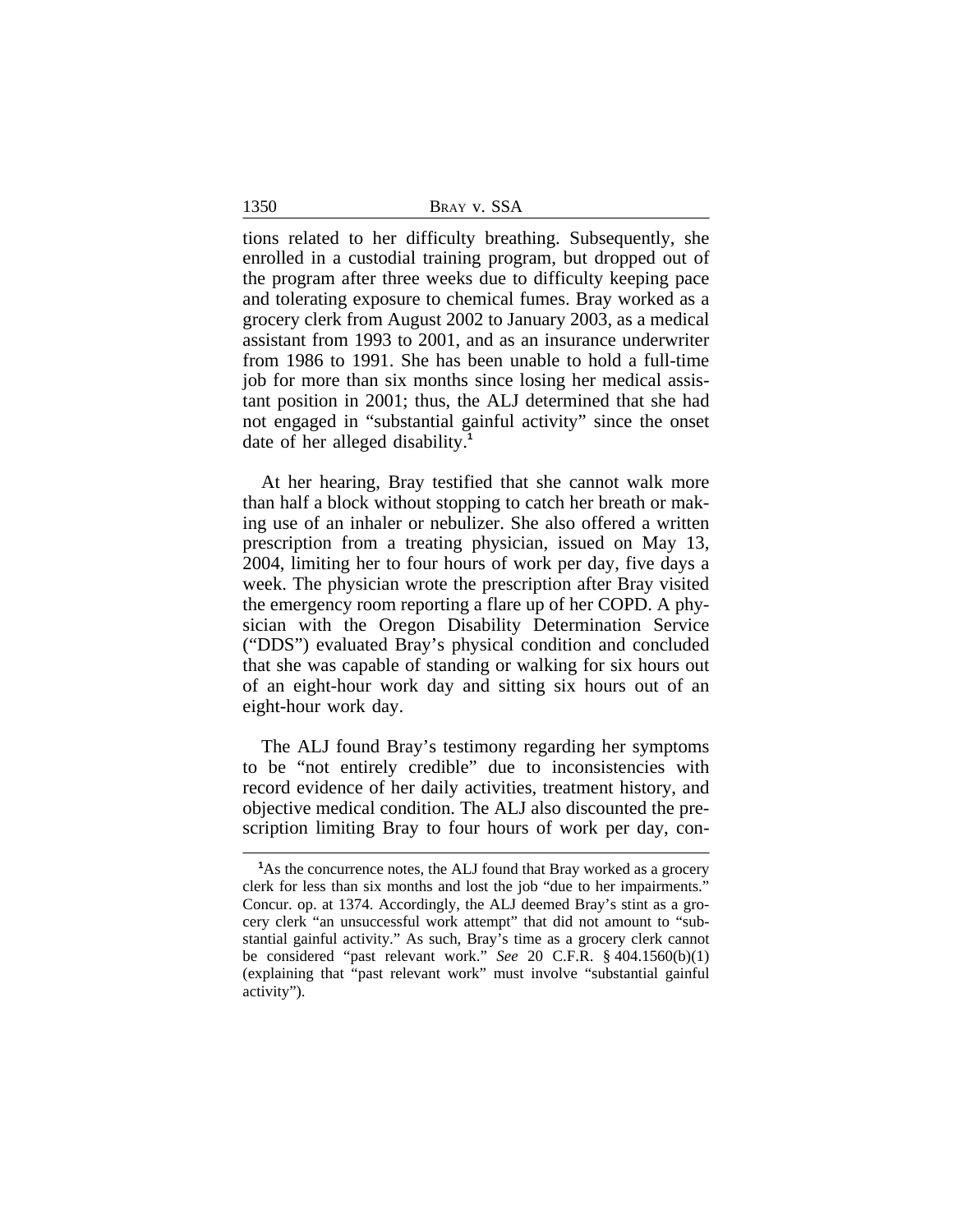| Bray v. SSA | 1351 |  |
|-------------|------|--|
|             |      |  |

cluding that the limitation was inconsistent with evidence in Bray's medical record. Relying in large part on the DDS physician's assessment, the ALJ constructed Bray's residual functional capacity ("RFC"), i.e., her ability to work after accounting for her verifiable impairments. The ALJ also determined that Bray's employment history had provided her with "previous skilled work experience." A vocational expert ("VE") testified that a person with Bray's RFC, age, education, and work experience could find work as a general clerk, file clerk, or sales clerk (all "semiskilled" jobs), and that such jobs were available in significant numbers in both the national and regional economies.**<sup>2</sup>** Relying on the VE's opinion, the ALJ determined that Bray was capable of performing a modified range of light work and found her not disabled.

The Social Security Administration ("SSA") Appeals Council denied Bray's petition for review, making the ALJ's order the final agency order. Bray then commenced this action in the district court, which affirmed the ALJ's order. Bray timely appealed.

## **STANDARD OF REVIEW**

We review a district court's judgment upholding the denial of social security benefits de novo. *Tackett v. Apfel*, 180 F.3d 1094, 1097 (9th Cir. 1999). "We may set aside a denial of benefits only if it is not supported by substantial evidence or is based on legal error." *Robbins v. Soc. Sec. Admin*., 466 F.3d 880, 882 (9th Cir. 2006). "Substantial evidence means more than a mere scintilla but less than a preponderance; it is such relevant evidence as a reasonable mind might accept as adequate to support a conclusion." *Andrews v. Shalala*, 53 F.3d 1035, 1039 (9th Cir. 1995). "Where the evidence as a whole

<sup>&</sup>lt;sup>2</sup>The VE testified that, although Bray could not return to her past work as a medical assistant or insurance underwriter, she could transition to a job as a general clerk (six-million jobs in the national economy), file clerk (288,000 jobs), or sales clerk (500,000 jobs).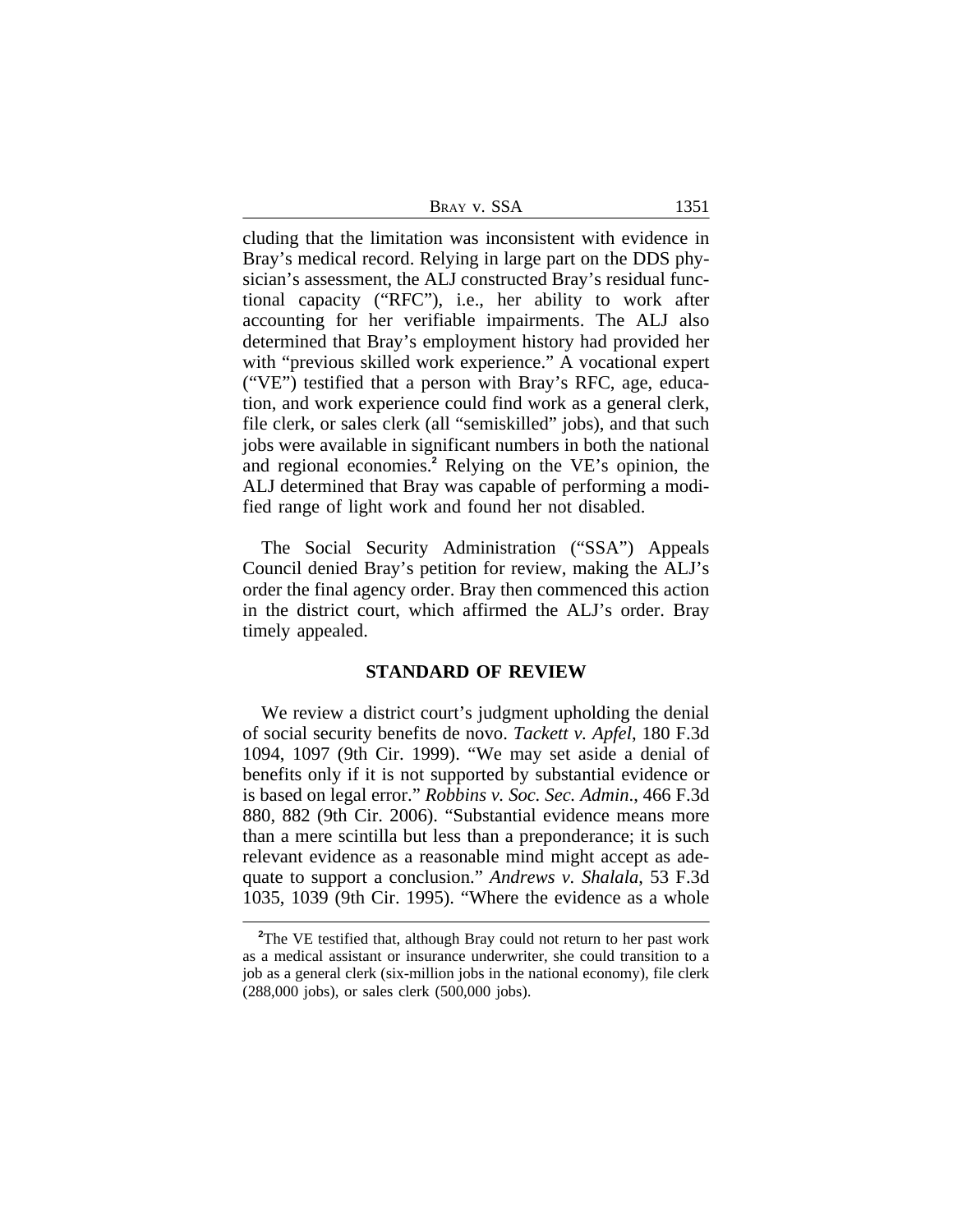can support either a grant or a denial, we may not substitute our judgment for the ALJ's." *Massachi v. Astrue*, 486 F.3d 1149, 1152 (9th Cir. 2007) (internal quotation marks omitted).

#### **DISCUSSION**

ALJs are to apply a five-step sequential review process in determining whether a claimant qualifies as disabled.**<sup>3</sup>** *Bowen v. Yuckert*, 482 U.S. 137, 140-42 (1987); 20 C.F.R. §§ 404.1520, 416.920. The burden of proof is on the claimant at steps one through four, but shifts to the Commissioner at step five. *See Tackett*, 180 F.3d at 1099. If the ALJ determines that a claimant is either disabled or not disabled at any step in the process, the ALJ does not continue on to the next step. *See* 20 C.F.R. § 416.920(a)(4).

The first step is not at issue. Both Bray and the Commissioner agree that Bray is not currently performing substantial gainful work. *See* 20 C.F.R. § 416.920(a)(4)(i). At steps two and three, the ALJ found that Bray's COPD and her depression and anxiety were severe impairments, but that neither corresponded to the listed impairments in the regulations. *See* 20 C.F.R. § 404.1520(d). Bray does not challenge this finding.

Between steps three and four, the ALJ must, as an intermediate step, assess the claimant's RFC. *See* 20 C.F.R. § 416.920(e). Bray contests the ALJ's construction of her RFC. At step four the ALJ must determine whether, in light of the claimant's RFC, she can return to substantial gainful activity performed in the past. 20 C.F.R. § 404.1520(e). The ALJ determined that Bray was not capable of returning to her

1352

**<sup>3</sup>**The Social Security Act defines "disability" as the inability to engage "in any substantial gainful activity by reason of any medically determinable physical or mental impairment which can be expected to result in death or which has lasted or can be expected to last for a continuous period of not less than 12 months." 42 U.S.C. § 1382c(a)(3)(A).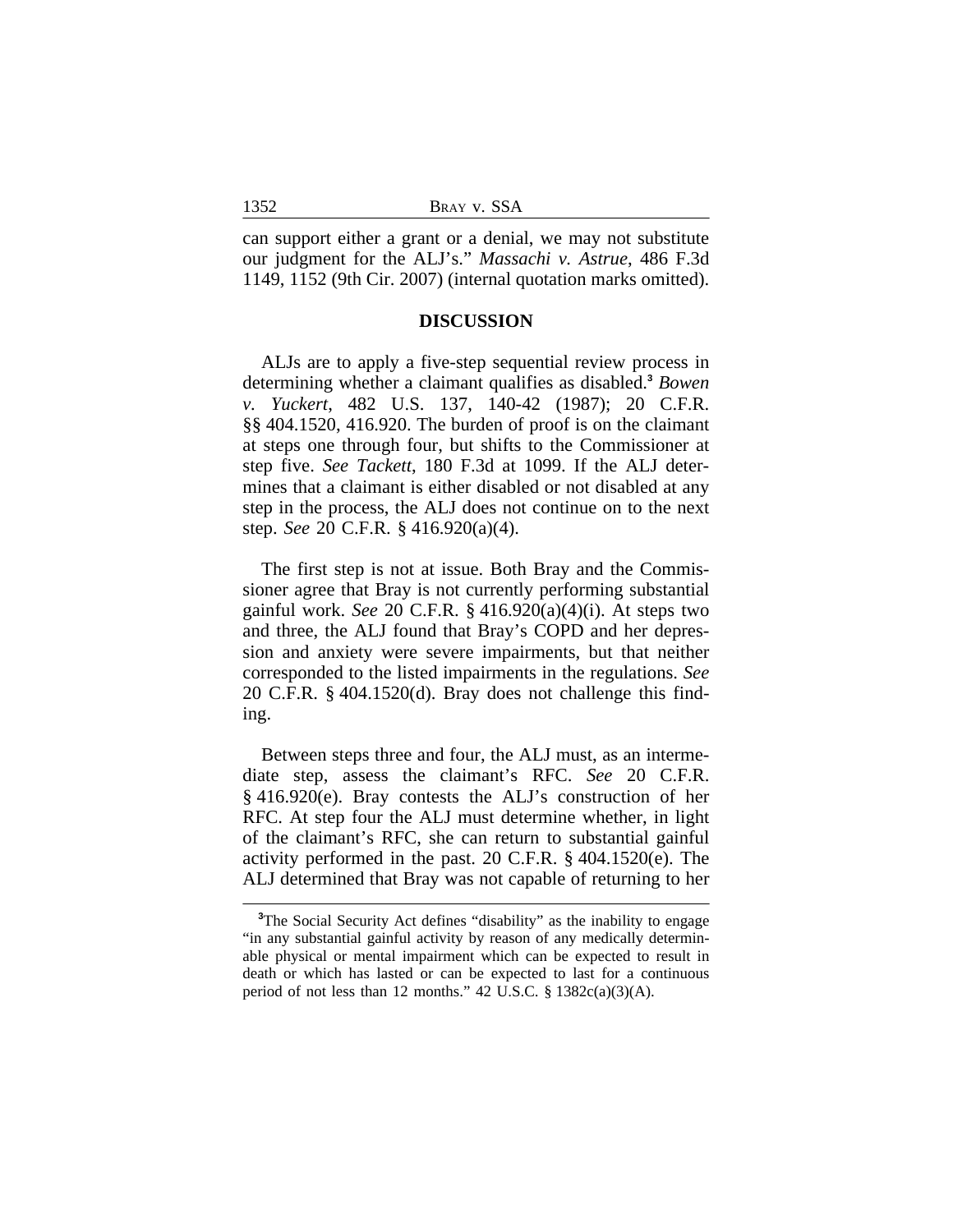| BRAY V. SSA |  |  |
|-------------|--|--|
|-------------|--|--|

past relevant work as a medical assistant or insurance underwriter, and neither party disputes that finding. At step five, the Commissioner must establish that the claimant is capable of performing substantial gainful work.**<sup>4</sup>**

The ALJ stated Bray's RFC in this way:

The claimant has the [RFC] to lift 20 pounds occasionally and 10 pounds frequently. She can stand and walk 6 hours out of an 8-hour day and sit 6 hours out of an 8-hour day. She can occasionally climb. She should avoid concentrated exposure to respiratory irritants. She is able to carry out, attend and concentrate on all but the most detailed and complex tasks.

The ALJ presented the above statement to the VE, who then considered whether an individual burdened with the stated limitations could obtain gainful work in the national economy. The VE testified that Bray could not return to gainful work in her former capacity as a medical assistant or underwriter, but that she had transferable skills and could transition to work as a general clerk, file clerk, or sales clerk. Accordingly, the ALJ determined that Bray is not disabled.

**<sup>4</sup>** In making a step five determination, the ALJ may rely on the decisional grids listed at 20 C.F.R. Part 404, Subpart P, Appendix 2, or alternatively, the ALJ can present a hypothetical question that describes the claimant's limitations to a VE. *See Tackett*, 180 F.3d at 1101. The grids are used to determine whether a claimant can transition to substantial gainful activity with respect to substantially uniform levels of impairment. *Moore v. Apfel*, 216 F.3d 864, 869 (9th Cir. 2000). Where the claimant is not capable of performing the entire range of work included in one of the categories on the grids (as in this case), further consideration must be given to types of work that may be precluded. *Tackett*, 180 F.3d at 1101. In such cases, the ALJ may use the grids as a framework, and make a determination of what work the claimant is capable of performing. *Hoopai v. Astrue*, 499 F.3d 1071, 1075 (9th Cir. 2007).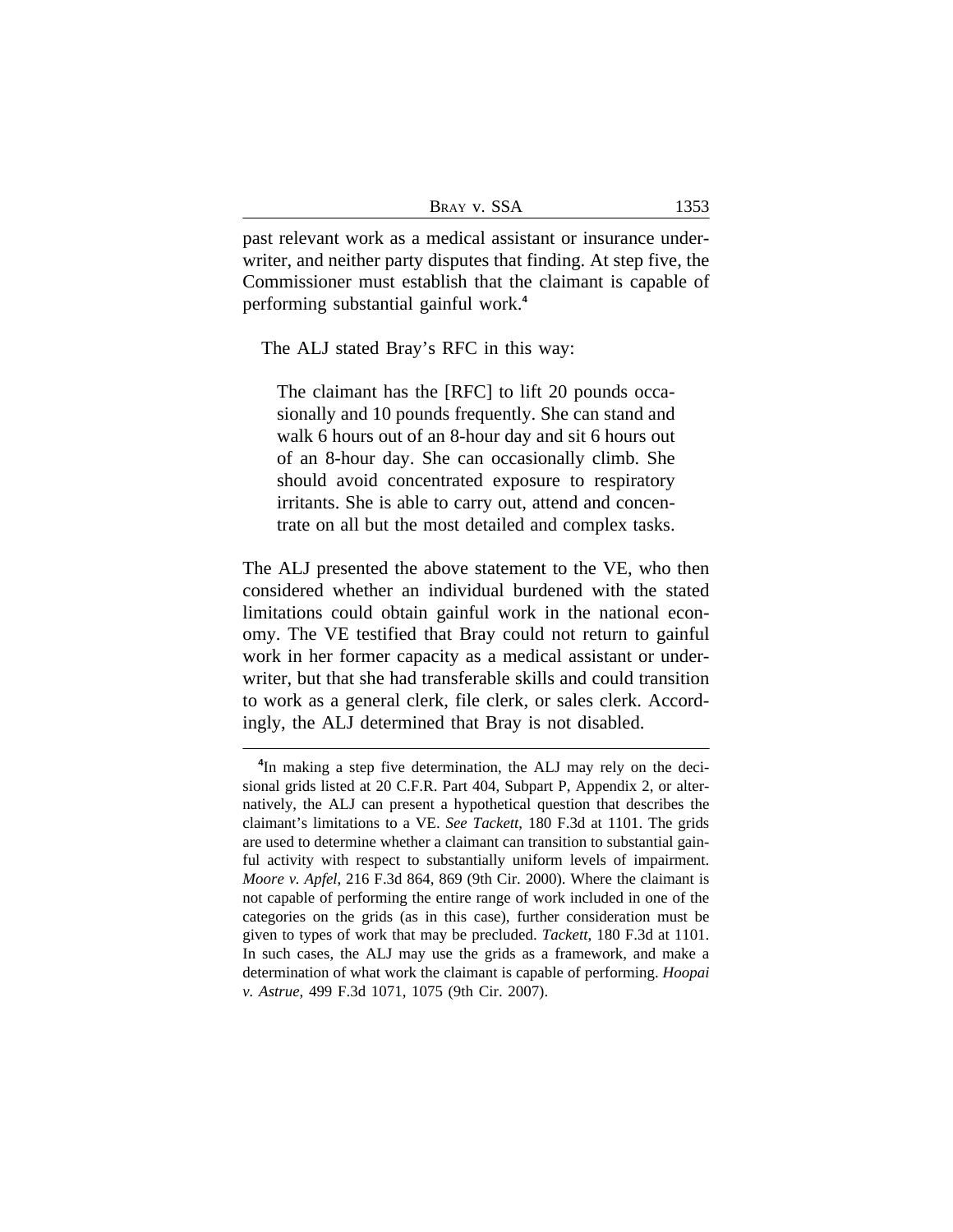#### **I. The ALJ's Failure to Follow SSR 82-41**

**[1]** Relying on SSR 82-41, Bray contends that the ALJ committed reversible error when he assumed that Bray possessed transferable skills without making specific findings in support of that assumption. SSR 82-41 states, in relevant part:

When the issue of skills and their transferability must be decided, the . . . ALJ is required to make certain findings of fact and include them in the written decision. Findings should be supported with appropriate documentation.

When a finding is made that a claimant has transferable skills, the acquired work skills must be identified, and specific occupations to which the acquired work skills are transferable must be cited in the . . . ALJ's decision . . . . It is important that these findings be made at all levels of adjudication to clearly establish the basis for the determination or decision for the claimant and for a reviewing body including a Federal district court.

SSR 82-41, 1982 WL 31389, at \*7. The ALJ found that Bray has "previous skilled work experience," but made no finding as to the transferability of any acquired skills. The decision does not identify the particular skills that Bray possesses, nor does it explain the basis for the determination that she possesses skilled work experience.

At Bray's hearing, the VE testified that Bray's experience as an insurance underwriter — approximately fifteen years prior to the hearing date — had exposed her to computers,**<sup>5</sup>** customer service, and possibly some data entry, and that her

**<sup>5</sup>**The ALJ made no finding whether any skills Bray acquired by being "exposed to computers" fifteen years ago were still current, much less that they were transferable.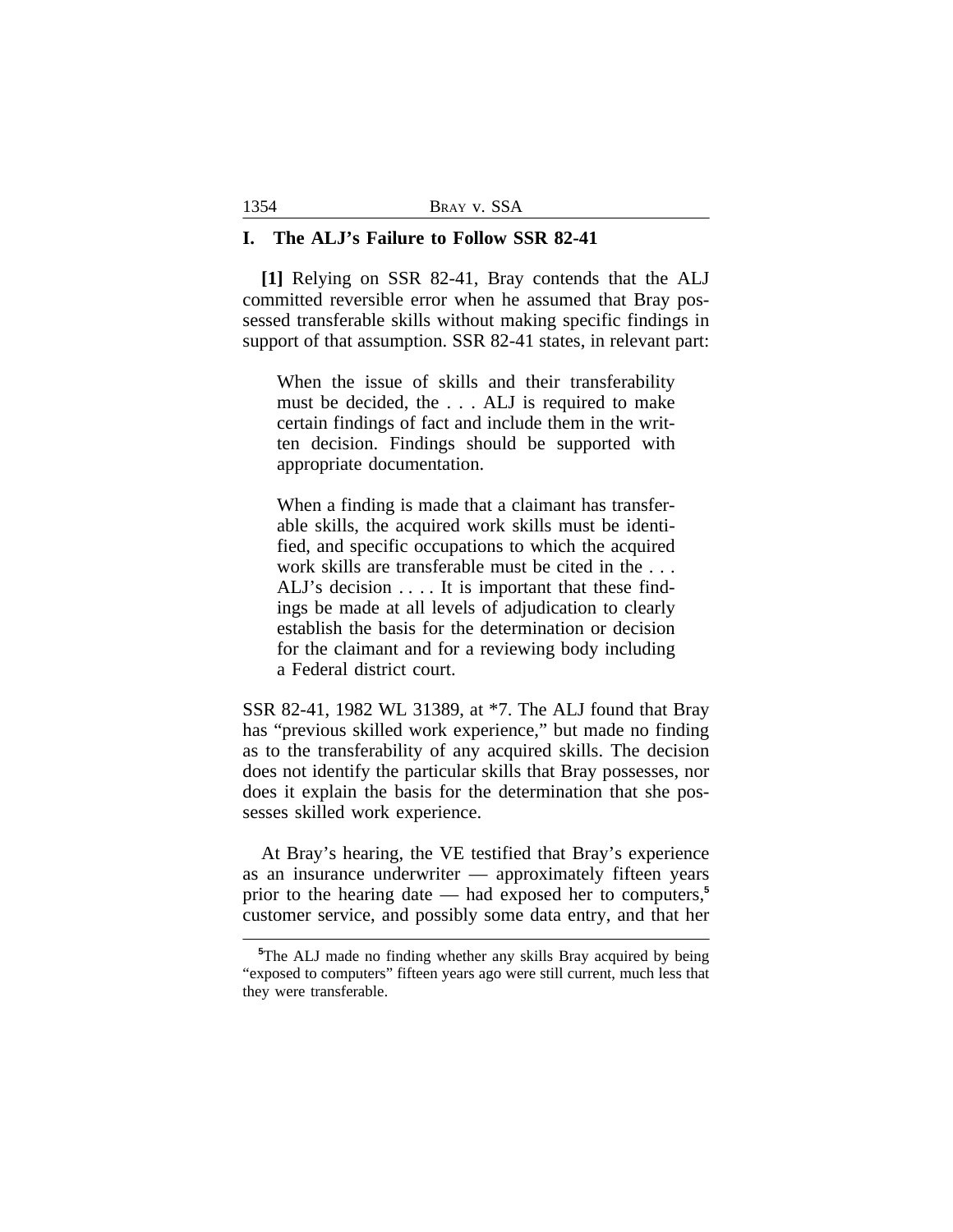| Bray v. SSA | 1355 |  |
|-------------|------|--|
|             |      |  |

work as a medical assistant may also have exposed her to similar skills. It is impossible to discern whether the VE's brief commentary represents the sole basis for the ALJ's assumption that Bray had transferable skills. The decision is similarly silent on the issue of whether the particular skills that the VE identified would be transferable in Bray's case given her age and medical impairments. *See* SSR 82-41, at \*2 ("[A] person has no special advantage if he or she is skilled or semiskilled but can qualify only for an unskilled job because his skills cannot be used to any significant degree in other jobs.").

**[2]** Moreover, the Guidelines state that "[i]n order to find transferability of skills to skilled sedentary work for individuals who are of advanced age (55 and over), there must be very little, if any, vocational adjustment required in terms of tools, work processes, work settings, or the industry." 20 C.F.R. pt. 404, subpt. P, app. 2 § 201.00(f). The skills that the VE cited at the hearing derived from Bray's work as an insurance underwriter more than fifteen years earlier. Neither the ALJ's decision nor the VE's testimony addresses whether Bray who was one month from turning 55 at the time of her hearing — would have to undergo more than minimal "vocational adjustment" to perform successfully the tasks required of a file clerk, general clerk, or sales clerk, or otherwise determined whether the skills required of an insurance underwriter are substantially similar to those required of a general, file, or sales clerk.

**[3]** SSRs, according to the governing regulations, "are binding on all components of the Social Security Administration" and "represent precedent final opinions and orders and statements of policy and interpretations" of the SSA.**<sup>6</sup>** 20 C.F.R. § 402.35(b)(1); *see also Heckler v. Edwards*, 465 U.S. 870, 873 n.3 (1984) (noting the function of SSRs). "SSRs reflect the official interpretation of the [SSA] and are entitled

**<sup>6</sup>**SSRs are published in the Federal Register, although their publication therein is not statutorily compelled. *See* 20 C.F.R. § 402.35(b)(1).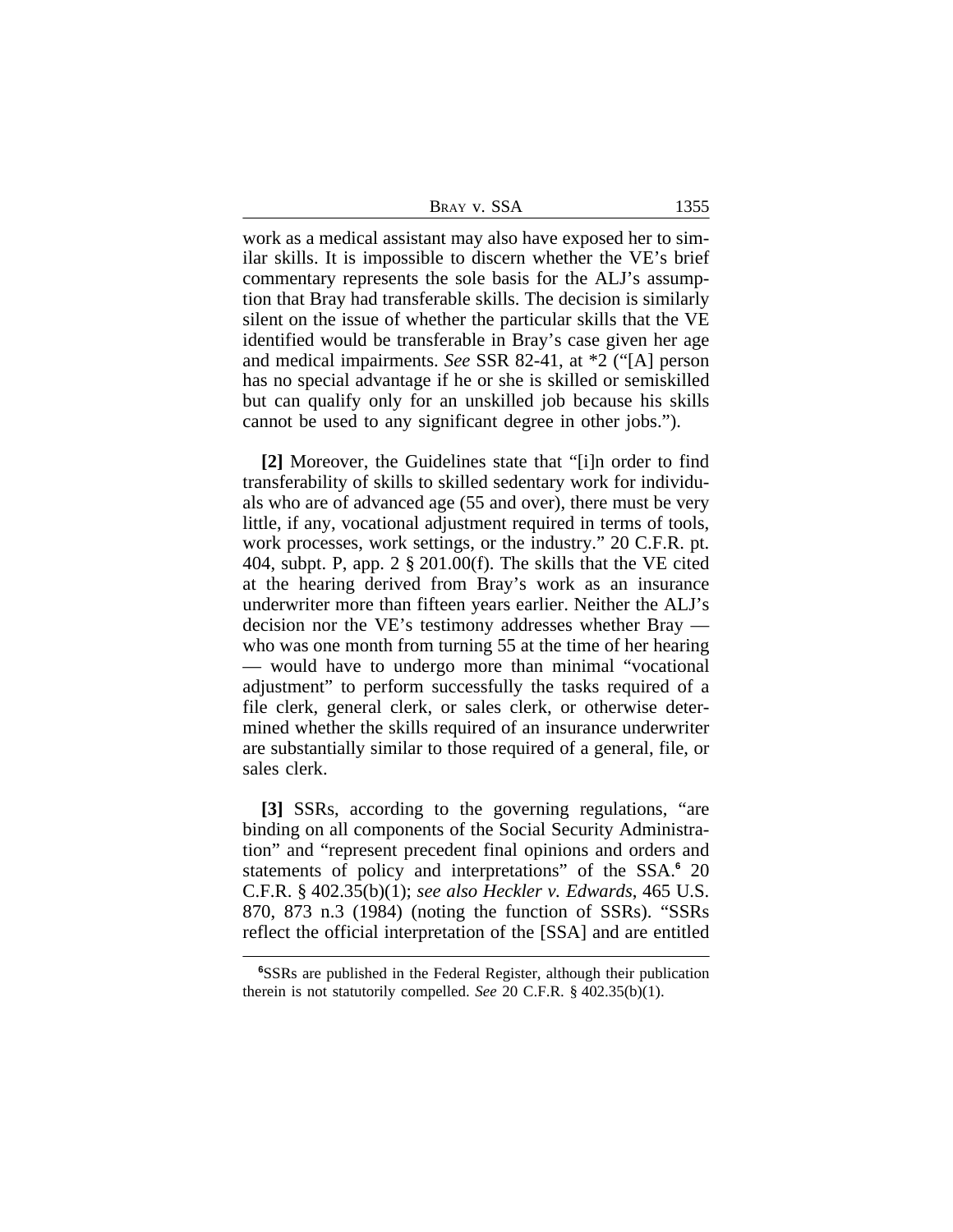1356 BRAY v. SSA

to 'some deference' as long as they are consistent with the Social Security Act and regulations." *Avenetti v. Barnhart*, 456 F.3d 1122, 1124 (9th Cir. 2006) (quoting *Ukolov v. Barnhart*, 420 F.3d 1002, 1005 n.2 (9th Cir. 2005)). SSRs do not carry the "force of law," but they are binding on ALJs nonetheless. *See Quang Van Han v. Bowen*, 882 F.2d 1453, 1457 & n.6 (9th Cir. 1989).

The Commissioner concedes that the ALJ did not follow the express requirements of SSR 82-41, but argues that the SSR is not applicable in this case. Citing a Sixth Circuit opinion for support, the Commissioner argues that SSR 82-41 does not require specific findings when the ALJ relies on the testimony of a VE to determine whether a claimant has transferable skills. *See Wilson v. Comm'r of Soc. Sec.*, 378 F.3d 541, 549-50 (6th Cir. 2004). In *Wilson*, the Commissioner argued that SSR 82-41 requires specific findings only when the ALJ relies exclusively on the grids to reach a determination. *See id.* at 549. The court concluded that the Commissioner's reading of SSR 82-41 was entitled to substantial deference and that the proffered interpretation was reasonable. *Id.* at 549-50.

**[4]** For the reasons set forth below, however, we believe the Second Circuit's opinion in *Draegert v. Barnhart*, 311 F.3d 468 (2d Cir. 2002), offers a sounder approach. In *Draegert*, the court held that specific findings on transferable skills are necessary even where the ALJ relies on the testimony of a VE. *See id.* at 475-77; *see also Botefur v. Heckler*, 612 F. Supp. 973, 976-77 (D. Or. 1985) (concluding that specific findings under SSR 82-41 are required when the ALJ relies on a VE's testimony).

In *Auer v. Robbins*, the Supreme Court held that an agency's interpretation of its own regulations, even when the interpretation is adopted as a position in litigation, is entitled to substantial deference. 519 U.S. 452, 462-63 (1997). The *Auer* opinion implies that, in order to receive substantial deference,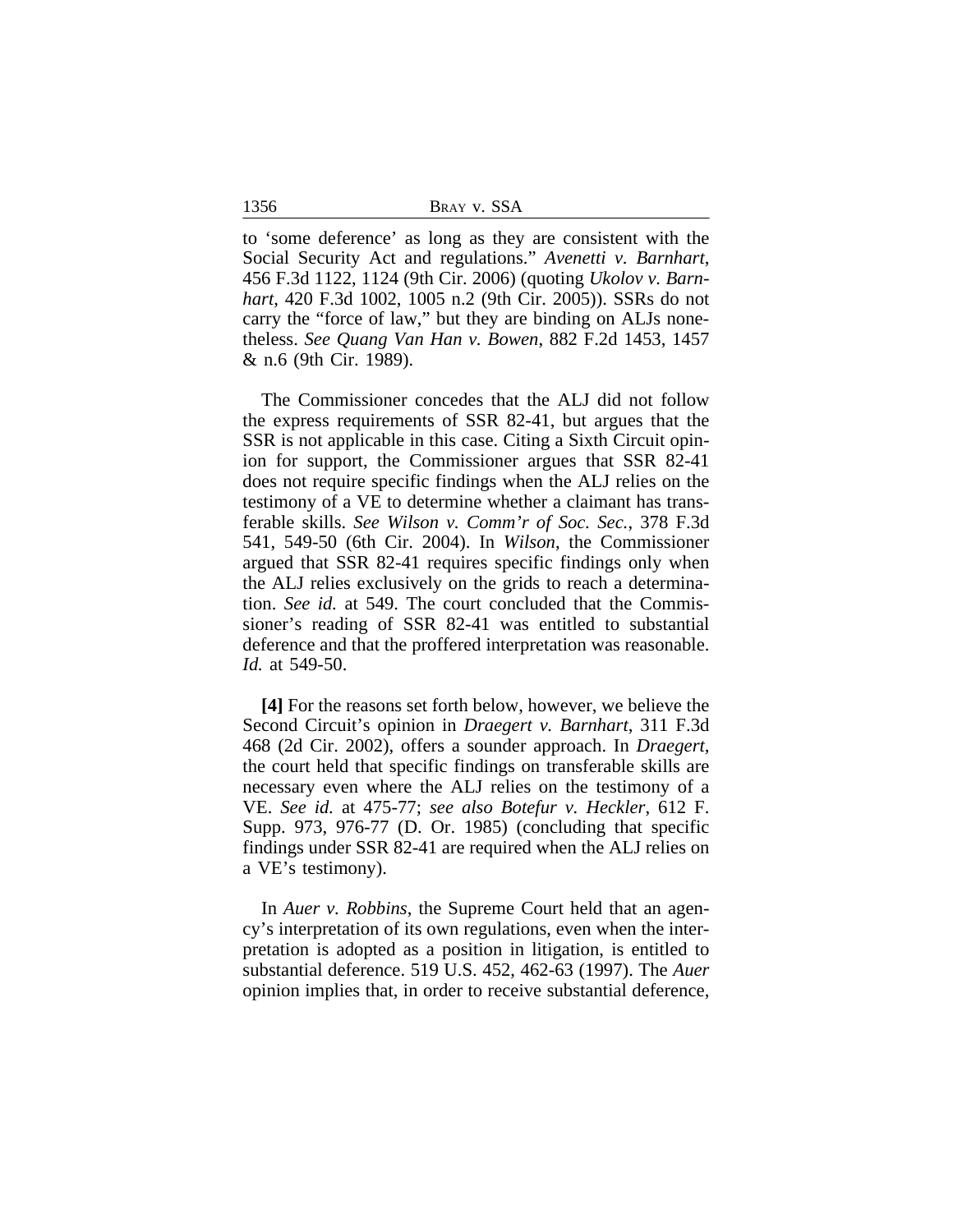| Bray v. SSA |  |  |
|-------------|--|--|
|             |  |  |

an agency's interpretation must represent its "fair and considered judgment," rather than a position that is merely convenient in a given dispute. *See* 519 U.S. at 462 (citing *Bowen v. Georgetown Univ. Hosp.*, 488 U.S. 204, 212 (1988)); *Bigelow v. Dep't of Def.*, 217 F.3d 875, 878-79 (D.C. Cir. 2000) (Tatel, J., dissenting) (stating that no deference is due "where there is reason to suspect" that an agency's interpretation of its own regulation represents a "convenient litigation position" rather than an expression of the agency's "fair and considered judgment").

Even granting a large measure of interpretive deference, the Commissioner's reading of SSR 82-41 strains credulity. The SSR does not qualify its application, stating only that "[w]hen the issue of skills and their transferability must be decided, the . . . ALJ is *required* to make certain findings of fact and include them in the written decision. Findings should be supported with appropriate documentation." SSR 82-41, 1982 WL 31389, at \*7 (emphasis added); *see also Christensen v. Harris County*, 529 U.S. 576, 588 (2000) (holding that no deference is due under *Auer* where the underlying regulation is unambiguous). Further, the SSR states that "[c]onsultation with a [VE] may be necessary to ascertain" whether a given skill or set of skills are transferable in a claimant's particular case. SSR 82-41, 1982 WL 31389, at \*4. Thus, the SSR presumes that ALJs will be relying on expert testimony to determine whether a claimant has transferable skills, and it makes little sense to interpret the SSR's provision requiring specific written findings as inapplicable whenever an expert is involved. It is the ALJ, and not the VE, who is responsible for making findings.

According to the district court, the ALJ's assumption that Bray had transferable skills was sufficiently reviewable. Adopting the Sixth Circuit's logic, the district court explained that "in the absence of supplementary testimony from a vocational expert, the ALJ would be obligated to specifically include a finding related to transferable skills" but where the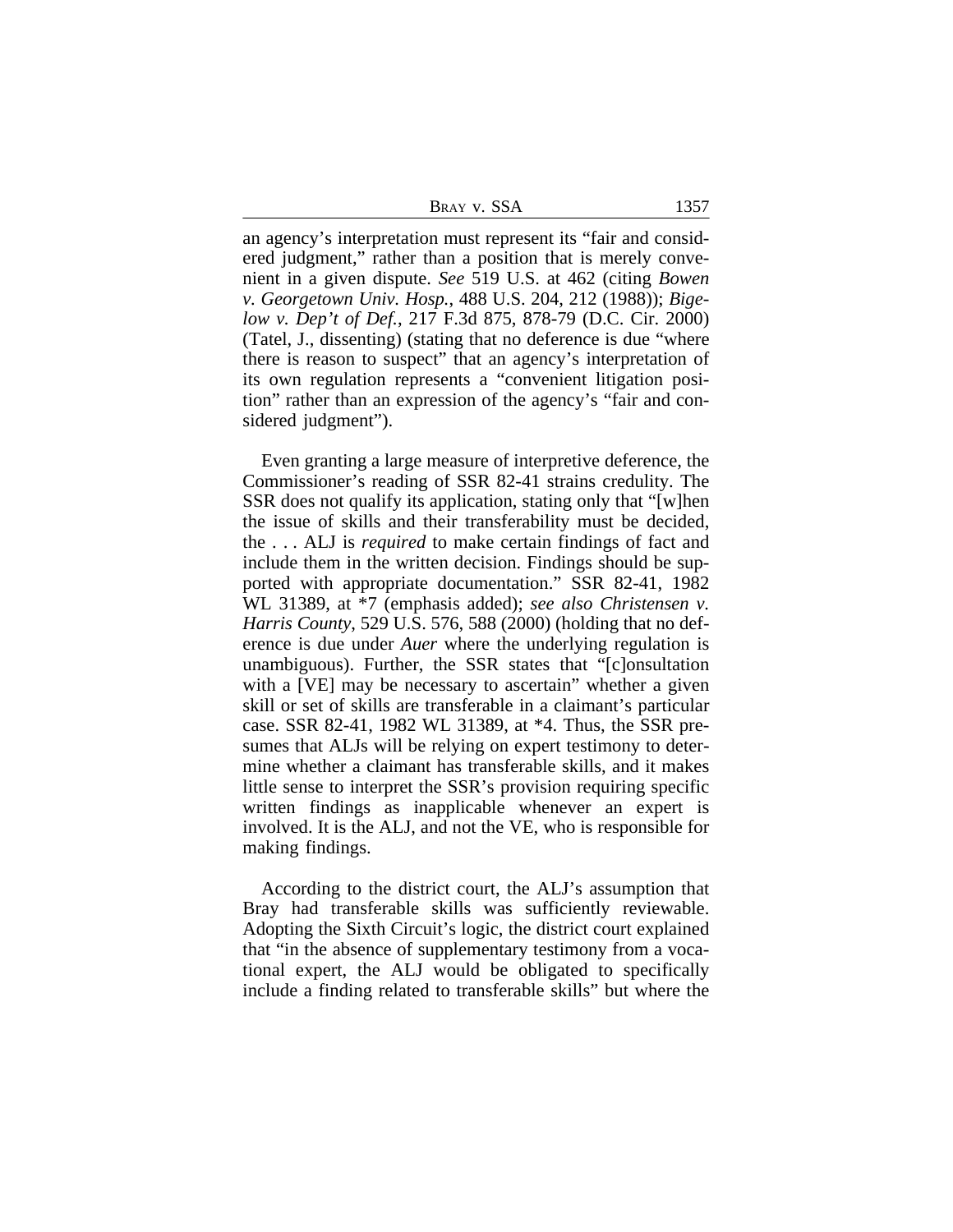1358 BRAY v. SSA

ALJ relies on an expert, "the source of evidence regarding transferable skills is apparent and reviewable by the court." The district court then concluded that "it was correct for the [VE] to assume that Bray had some degree of computer skill." This is precisely the sort of finding, however, that SSR 82-41 requires the ALJ, and not the court, to make. Long-standing principles of administrative law require us to review the ALJ's decision based on the reasoning and factual findings offered by the ALJ — not *post hoc* rationalizations that attempt to intuit what the adjudicator may have been thinking. *See SEC v. Chenery Corp.*, 332 U.S. 194, 196 (1947) ("[I]n dealing with a determination or judgment which an administrative agency alone is authorized to make, [courts] must judge the propriety of such action solely by the grounds invoked by the agency. If those grounds are inadequate or improper, the court is powerless to affirm the administrative action by substituting what it considers to be a more adequate or proper basis."); *Snell v. Apfel*, 177 F.3d 128, 134 (2d Cir. 1999) ("The requirement of reason-giving exists, in part, to let claimants understand the disposition of their cases . . . ." ).

**[5]** The ALJ's departure from established SSA procedure thwarts this court's ability to determine whether or not Bray posesses transferable skills — a dispositive issue for her claim. *Cf. Chiappa v. Sec'y of Dep't of Health, Educ. & Welfare*, 497 F. Supp. 356, 358 (S.D.N.Y. 1980) ("The failure of ALJs to make [specific] findings in disability cases is among the principal causes of the delay and uncertainty . . . in this area of the law."). The district court chose to review the transferable skills finding based on what it assumed the ALJ to have determined, but meaningful review of an administrative decision requires access to the facts and reasons supporting that decision. *See Chenery*, 332 U.S. at 196. SSR 82-41 articulates this principle in a clear form. The ALJ erred in disregarding the regulation and the district court erred in disregarding the underlying principle.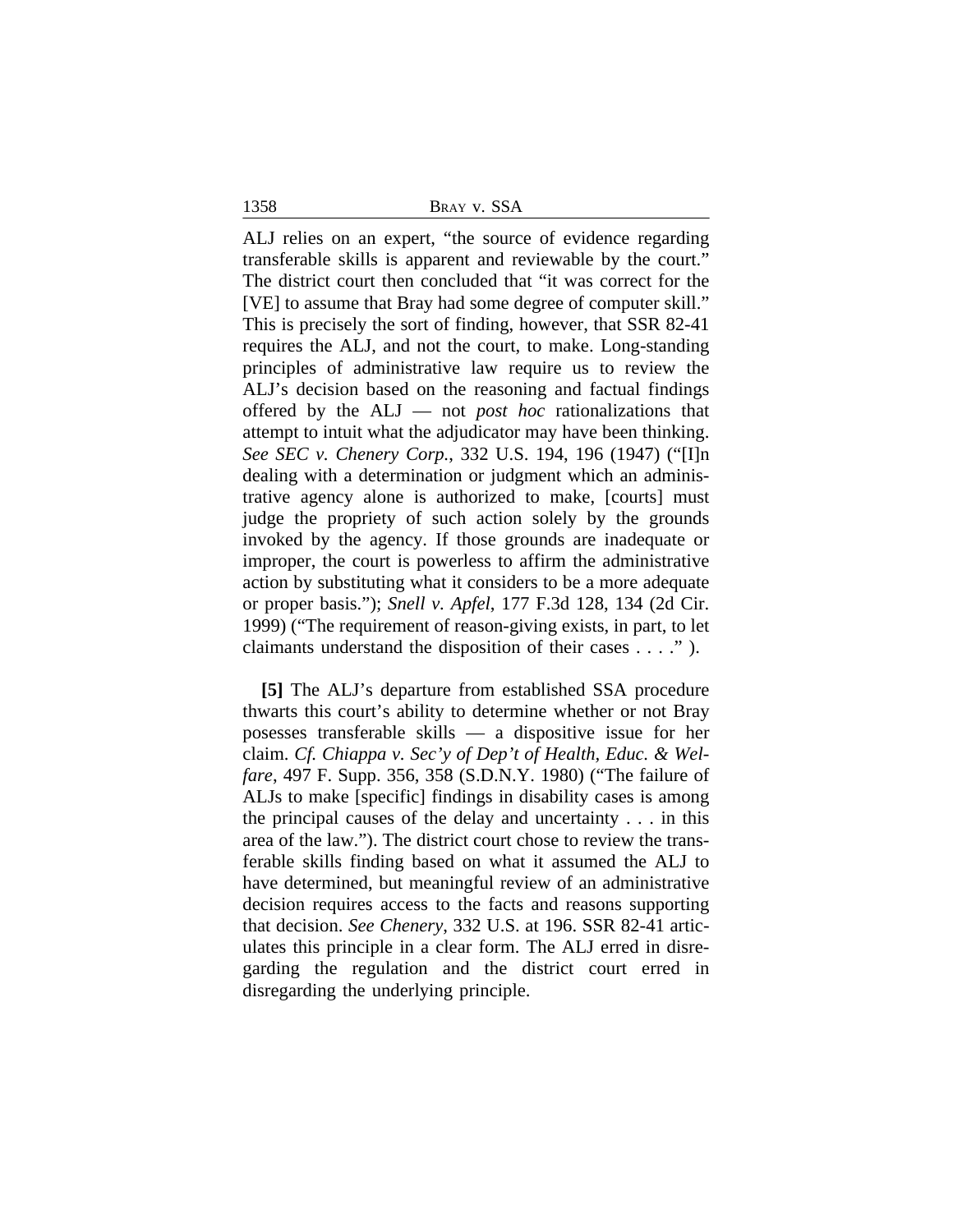| Bray v. SSA | 1359 |
|-------------|------|
|-------------|------|

**[6]** We thus remand this case to the Commissioner so that the ALJ can further develop the record and make specific findings on whether Bray has transferable skills.**<sup>7</sup>** *See Terry v. Sullivan*, 903 F.2d 1273, 1280 (9th Cir. 1990) (holding that this Court has discretion to remand for further fact finding, if the record is unclear as to a claimant's entitlement to disability benefits).

#### **II. The Residual Functional Capacity Determination**

The ALJ's non-disability finding flowed from the presentation of a hypothetical RFC to a VE, who then identified specific jobs Bray could perform. Bray contests the representativeness of the ALJ's hypothetical by challenging three predicate findings: 1) that Bray's testimony regarding the severity of her symptoms was not entirely credible; 2) that a treating physician's prescription note was not entirely credible; and 3) that severe, medically determinable mental impairments notwithstanding, Bray is "able to carry out, attend and concentrate on all but the most detailed and complex tasks." We agree with the district court that substantial evidence supports the ALJ's construction of Bray's RFC.

#### *1. Bray's Testimony*

The ALJ found that Bray's description of her symptoms was not entirely credible. Specifically, the ALJ discounted Bray's statement that she is incapable of walking more than half a block without stopping to catch her breath and using a nebulizer or inhaler, that she is unable to lift twenty pounds, and that she cannot carry as much as ten pounds "very far." Substantial evidence supports the ALJ's decision to give limited weight to Bray's characterization of her symptoms.

<sup>&</sup>lt;sup>7</sup>The concurrence identifies an additional ground for reversal based on an inconsistency in the ALJ's factual findings. *See* concur. op. at 1374-76. This argument, however, was not made in Bray's opening brief; thus, we deem it waived. *See Rattlesnake Coal. v. U.S. EPA*, 509 F.3d 1095, 1100 (9th Cir. 2007).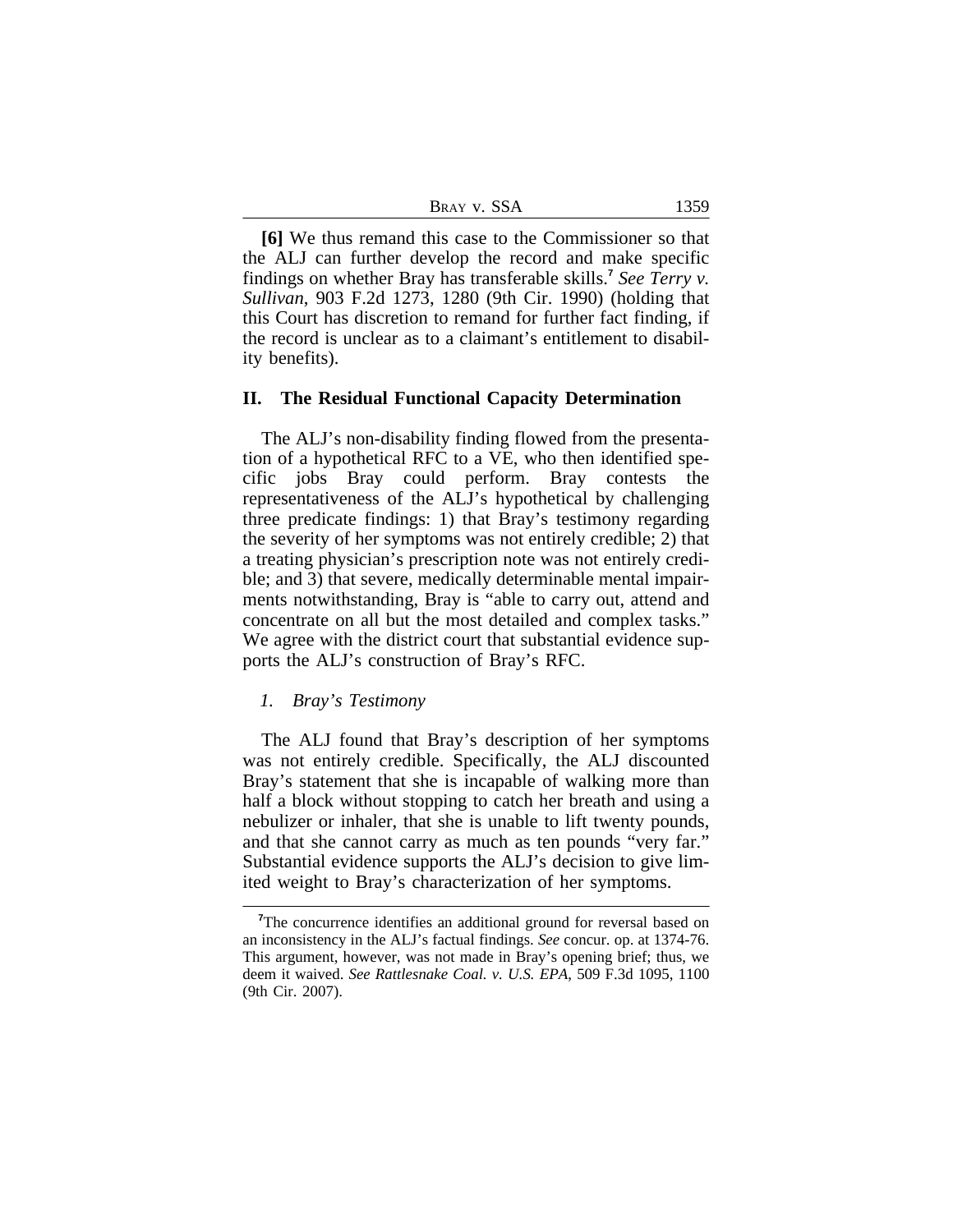1360 BRAY v. SSA

**[7]** If an ALJ finds a claimant's characterization of his or her own symptoms unreliable, the ALJ must make a credibility determination backed up by specific findings. *See Bunnell v. Sullivan*, 947 F.2d 341, 345 (9th Cir. 1991). "[O]nce the claimant produces objective medical evidence of an underlying impairment, an adjudicator may not reject a claimant's subjective complaints based solely on a lack of objective medical evidence to fully corroborate" the claimant's allegations. *Id.* In reaching a credibility determination, an ALJ may weigh inconsistencies between the claimant's testimony and his or her conduct, daily activities, and work record, among other factors. *See Light v. Soc. Sec. Admin.*, 119 F.3d 789, 792 (9th Cir. 1997).

**[8]** The ALJ made specific findings in support of his decision to discount Bray's testimony, noting that: 1) Bray continued to smoke cigarettes up until one month before her hearing, despite complaining of debilitating shortness of breath and acute chemical sensitivity; 2) she leads an active lifestyle, including cleaning, cooking, walking her dogs, and driving to appointments; 3) she recently worked as a personal caregiver for two years, and has sought out other employment since then; 4) she reported to an evaluating physician that she only becomes wheezy when engaging in heavy exertion, and on other occasions reported that her COPD was "going fine"; and 5) Bray's statements at her hearing do not comport with objective evidence in her medical record. The above findings are supported by the record, and belie Bray's claim of debilitating respiratory illness.

**[9]** Bray maintains that it was improper for the ALJ to cite her continued smoking as adversely impacting her credibility. *See Shramek v. Apfel*, 226 F.3d 809, 812-13 (7th Cir. 2000) (noting, in dicta, that nicotine's addictive properties made it "extremely tenuous" to discredit a claimant's description of her impairments based on the claimant's continued smoking). The ALJ reasoned that if Bray's respiratory ailments were as severe as she claimed, she would likely refrain from smoking.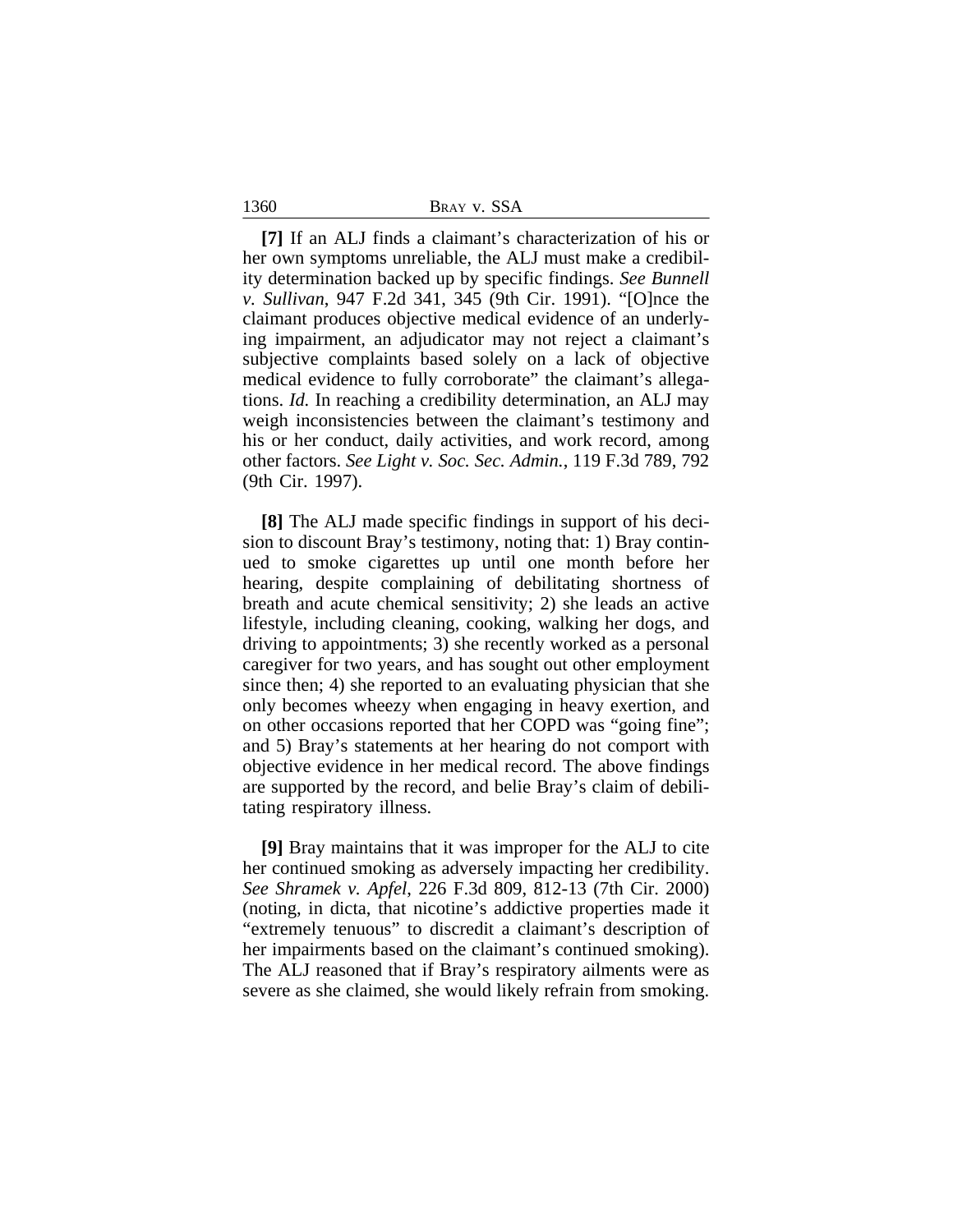| BRAY V. SSA | 1361 |
|-------------|------|
|             |      |

It is certainly possible that Bray was so addicted to cigarettes that she continued smoking even in the face of debilitating shortness of breath and acute chemical sensitivity. Even so, the ALJ presented four other independent bases for discounting Bray's testimony, and each finds ample support in the record. Thus, the ALJ's reliance on Bray's continued smoking, even if erroneous, amounts to harmless error. *See Batson v. Comm'r of Soc. Sec. Admin.*, 359 F.3d 1190, 1197 (9th Cir. 2004) (concluding that, even if the record did not support one of the ALJ's stated reasons for disbelieving a claimant's testimony, the error was harmless).

## *2. The Treating Physician*

Bray contends that the ALJ erred in elevating contrary evidence above the opinion of a treating physician. At her hearing, Bray introduced a prescription written by Dr. Seyer, limiting her daily work activity to four hours per day, five days a week. In contrast, the DDS physician that evaluated Bray's physical impairments reported that Bray was capable of occasionally lifting twenty pounds, frequently lifting ten pounds, standing or walking for six hours out of an eight-hour work day, and sitting six hours out of an eight-hour work day.

The ALJ gave several reasons for granting Dr. Seyer's prescription note "little weight": 1) the note was written at Bray's specific request; 2) Bray's medical records reveal that she only experiences severe shortness of breath after heavy exertion and not in conjunction with the usual activities of daily living; 3) Dr. Seyer's prescription was written after an exacerbation of her COPD; and 4) Bray did not seek medical treatment again for eight months after Dr. Seyer wrote the prescription, suggesting a lack of need for a continued limitation of her work hours.

A treating physician's opinion is entitled to "substantial weight." *Embrey v. Bowen*, 849 F.2d 418, 422 (9th Cir. 1988). When evidence in the record contradicts the opinion of a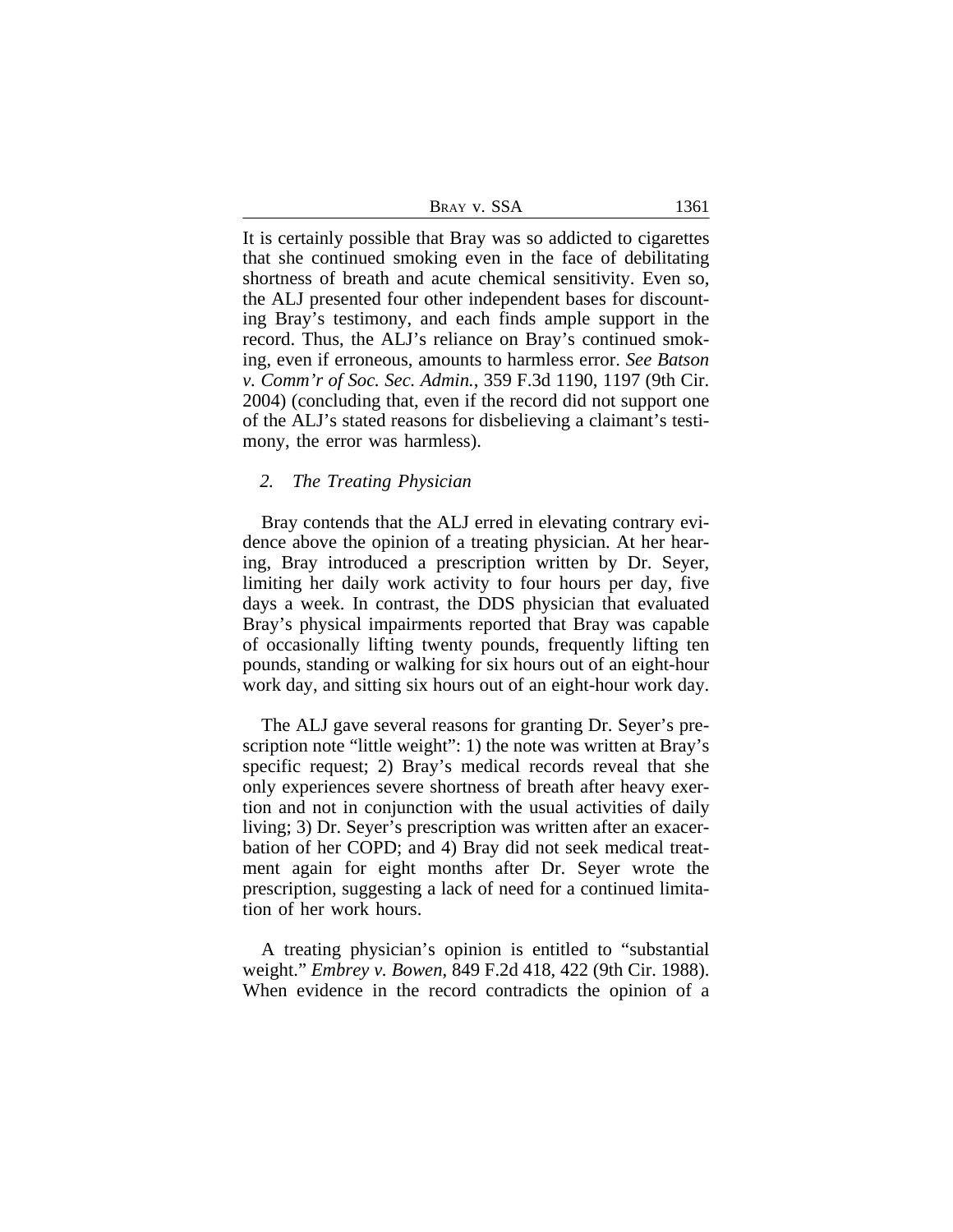treating physician, the ALJ must present "specific and legitimate reasons" for discounting the treating physician's opinion, supported by substantial evidence. *Lester v. Chater*, 81 F.3d 821, 830 (9th Cir. 1995).**<sup>8</sup>** However, "[t]he ALJ need not accept the opinion of any physician, including a treating physician, if that opinion is brief, conclusory, and inadequately supported by clinical findings." *Thomas v. Barnhart*, 278 F.3d 947, 957 (9th Cir. 2002).

**[10]** Bray argues that the ALJ's stated reasons are neither legitimate nor sufficient to justify discounting Dr. Seyer's prescription note. Specifically, Bray contends that the fact that Dr. Seyer wrote the note at her request is not a legitimate reason for disbelieving it, because a treating physician would not prescribe medically unwarranted restrictions. As the district court noted, however, the treating physician's prescribed work restrictions were based on Bray's subjective characterization of her symptoms. As the ALJ determined that Bray's description of her limitations was not entirely credible, it is reasonable to discount a physician's prescription that was based on those less than credible statements.

# *3. Consideration of Bray's Mental Impairments*

If an ALJ finds a severe impairment at step two, that impairment must be considered in the remaining steps of the sequential analysis. 20 C.F.R. §§ 404.1523, 416.923. The ALJ found that Bray possessed two severe impairments — COPD and an adjustment disorder (i.e., symptoms of anxiety and depression). Bray argues that the ALJ failed to account for her adjustment disorder in the final construction of her RFC, and

**<sup>8</sup>**Where a treating physician's medical opinion is not contradicted by the opinion of another physician, the ALJ must set forth "clear and convincing" reasons for disbelieving the treating physician. *Thomas*, 278 F.3d at 956-57. Here, the report of a DDS physician who examined Bray contradicts the opinion reflected in Dr. Seyer's prescription note; thus, the ALJ need only provide "specific and legitimate" reasons for discounting Dr. Seyer's prescription note. *Lester*, 81 F.3d at 830.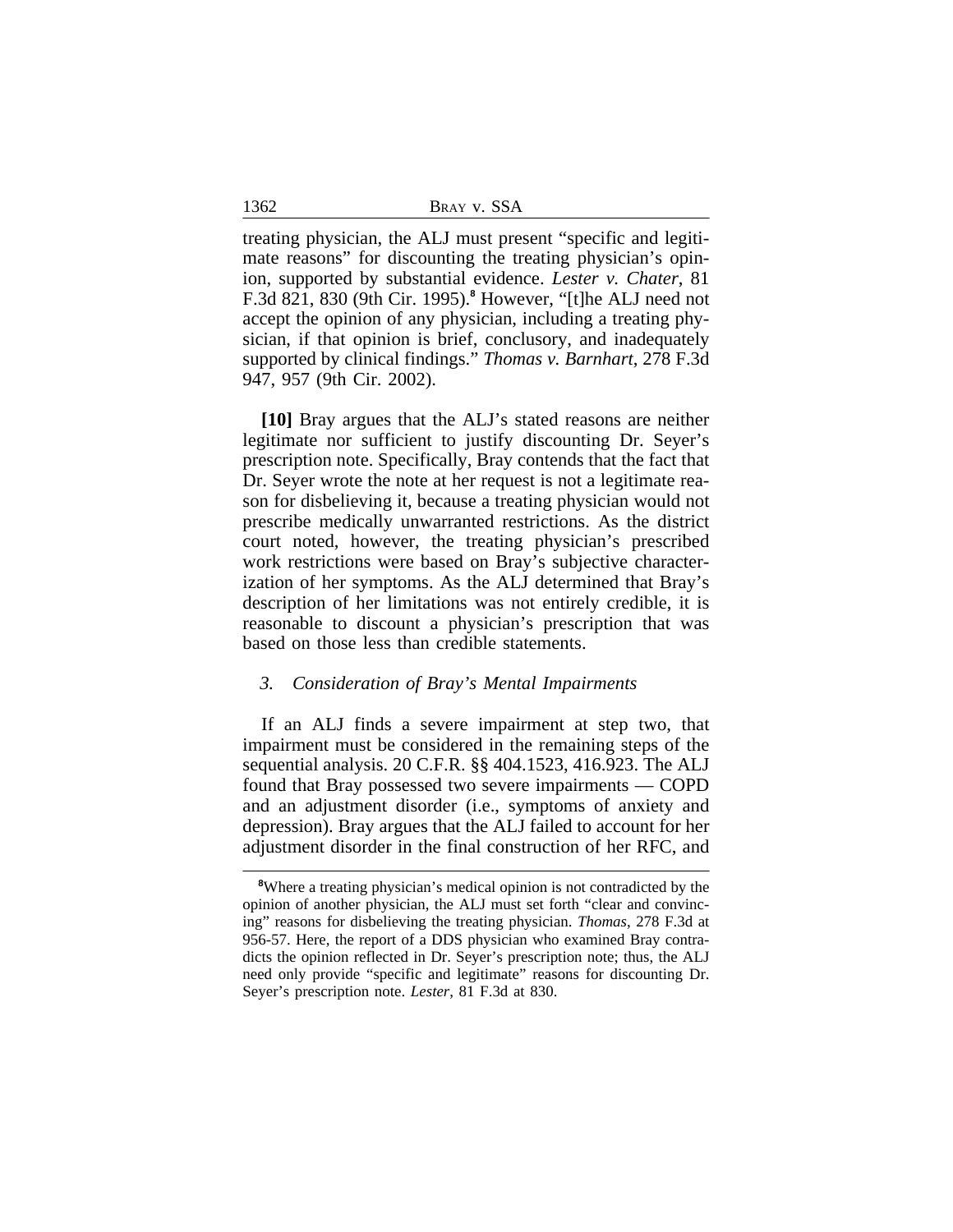| Bray v. SSA |  |  |  |
|-------------|--|--|--|
|-------------|--|--|--|

thus ran afoul of the governing regulations. Hypothetical questions posed to a VE must "set out *all* the limitations and restrictions of the particular claimant . . . ." *Russell v. Sullivan*, 930 F.2d 1443, 1445 (9th Cir. 1991). If an ALJ's hypothetical does not reflect all of the claimant's limitations, then "the expert's testimony has no evidentiary value to support a finding that the claimant can perform jobs in the national economy." *DeLorme v. Sullivan*, 924 F.2d 841, 850 (9th Cir.1991).

The ALJ adequately accounted for Bray's adjustment disorder in his construction of her RFC and in the hypothetical he presented to the VE. He asked the VE to assume that Bray could "carry out, attend [sic] and concentrate on all but the most detailed and complex tasks." Bray argues that this statement contradicts the ALJ's earlier finding at step two that Bray's mental impairments were "severe." She posits that a severe impairment, by definition, inhibits a claimant from engaging in "basic work activities," and the ALJ's statement of her RFC does not capture that limitation. Bray offers no authority to support the proposition that a severe mental impairment must correspond to limitations on a claimant's ability to perform basic work activities.

**[11]** More importantly, the medical record supports the ALJ's conclusions that Bray's mental impairments prevented her from completing only the most complex tasks. In constructing Bray's RFC, the ALJ relied on the opinion of Dr. Krishnan, a psychiatrist who evaluated Bray in August of 2003. Dr. Krishnan concluded that:

The claimant can accept instructions from supervisors and interact with coworkers and the public. The claimant will be able to perform work activities on a consistent basis without special or additional supervision. The claimant would likely be able to maintain regular attendance in the workplace, as she is currently working. She is able to complete a nor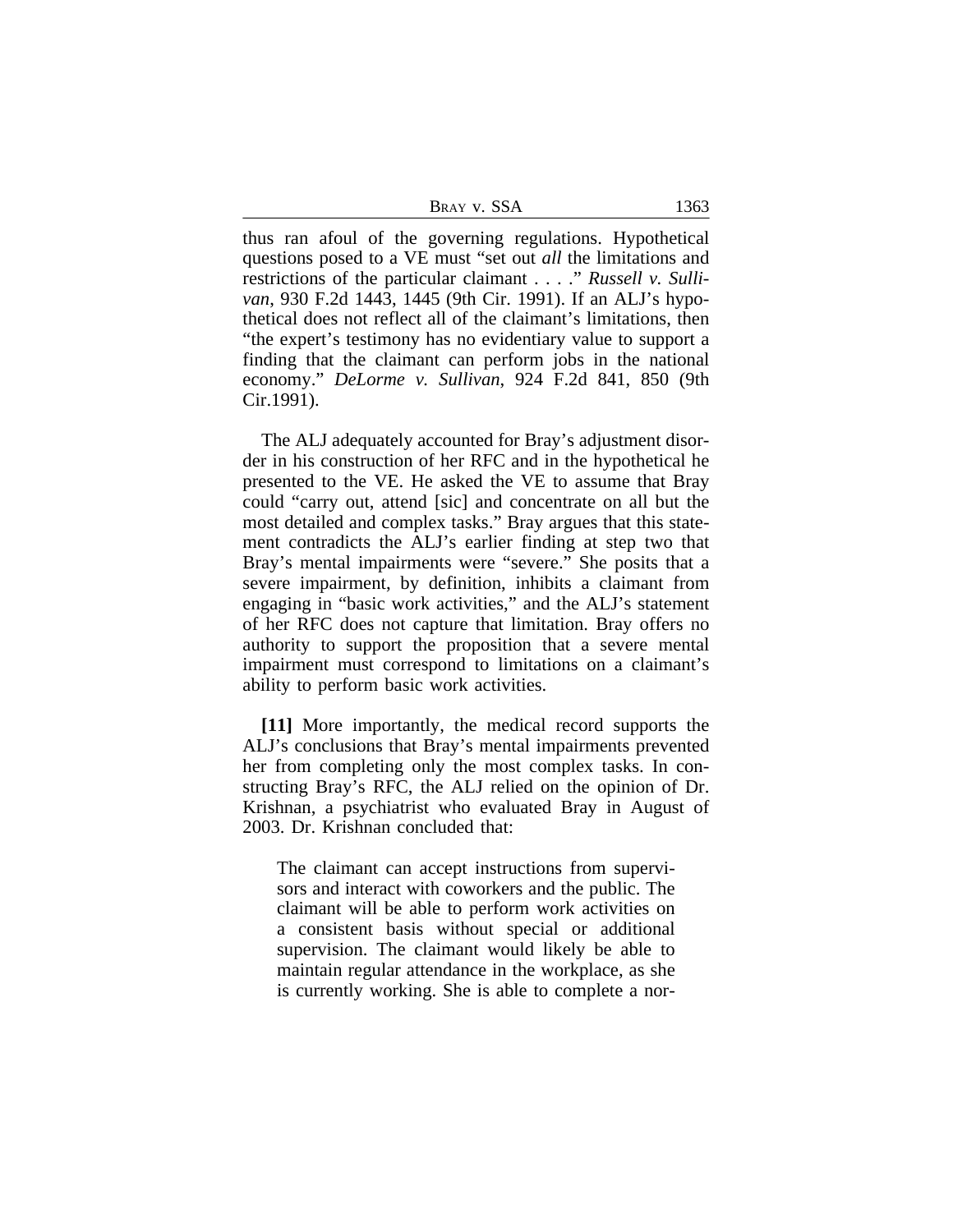mal workday/workweek without interruptions from her psychiatric condition. She also would be able to deal with the usual stress encountered in competitive work.

Bray does not offer evidence to controvert Dr. Krishnan's assessment, and the ALJ's conclusion that Bray can "carry out, attend and concentrate on all but the most detailed and complex tasks" represents a reasonable finding, grounded in the administrative record.

#### **CONCLUSION**

The ALJ assumed that Bray had transferable skills, but failed to articulate a clear basis to support that assumption, contrary to the requirement of SSR 82-41. As a result, this Court cannot properly determine whether substantial evidence supports the ALJ's decision finding Bray not disabled. The issue of transferability of skills is dispositive, as Bray is now 58 years old, and thus should be considered in the "advanced age" category. According to the grids, a 58-year-old with Bray's limitations who lacks transferable skills qualifies as disabled.**<sup>9</sup>**

**<sup>9</sup>**Because Bray is now 58 years old, the issue of which age category she should be placed in is moot, *i.e.*, her age category is no longer a borderline case (although the ALJ should determine whether Bray became disabled before turning 55). On remand, the ALJ should consider Bray in the 55-60 category for the purpose of determining whether she is disabled. *See Moore v. Apfel*, 216 F.3d 864, 868 (9th Cir 2000) (noting that ALJ adjusted age category determination on remand because claimant's age had advanced); *Brouwers v. Bowen*, 823 F.2d 273, 275 (8th Cir. 1987) (noting that ALJ awarded claimant disability benefits on remand, in part, because the claimant's age had advanced during the proceedings). A claimant over the age of 55, limited to light work (as the ALJ determined Bray to be), and unable to perform past relevant work qualifies as disabled unless the ALJ finds the claimant possesses skills that are "readily transferable to a significant range of semi-skilled or skilled work that is within the individual's functional capacity." 20 C.F.R. pt. 404, subpt. P, app. 2 § 202.00(c).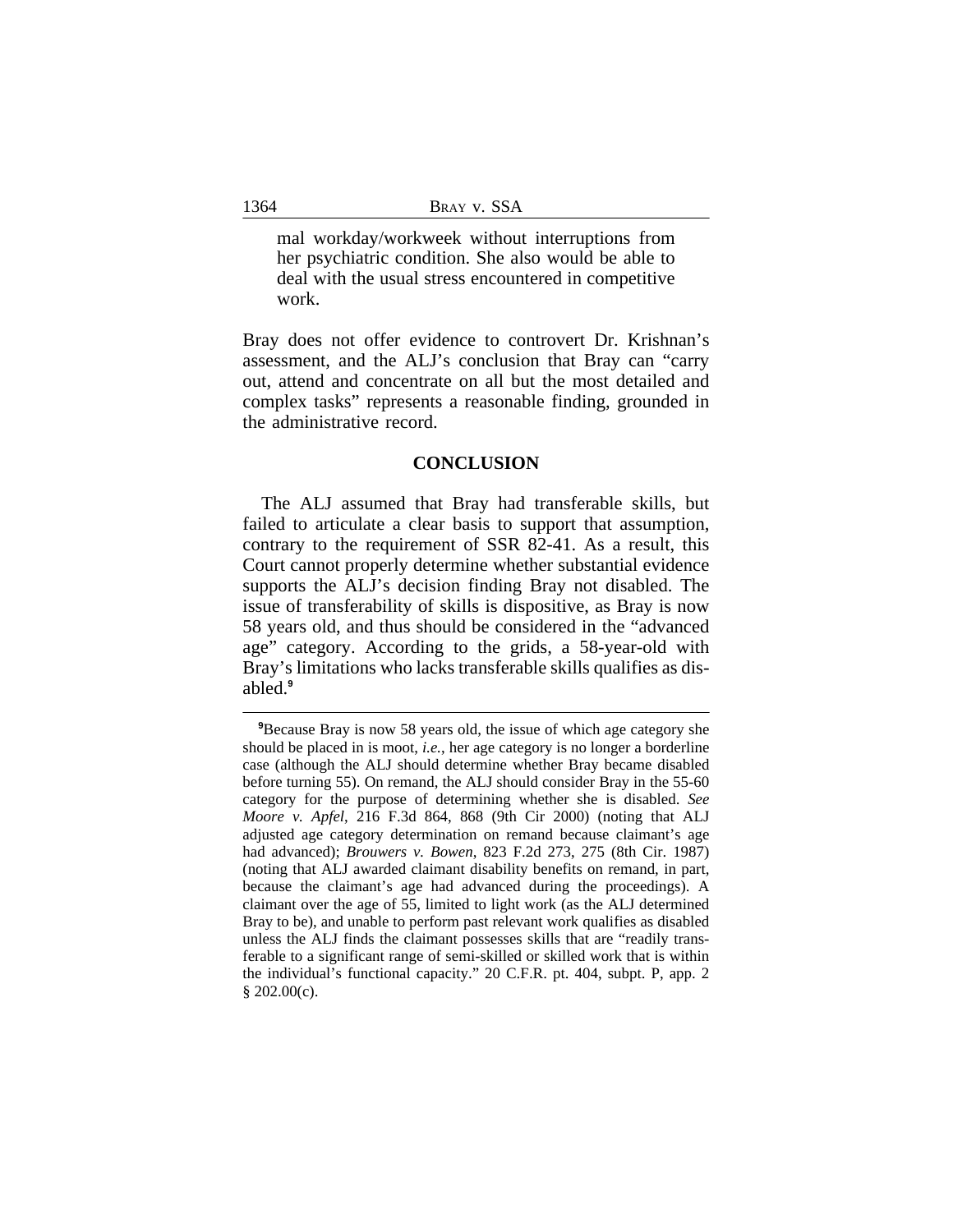| Bray v. SSA |  |  |  |
|-------------|--|--|--|
|-------------|--|--|--|

We reverse the judgment of the district court and remand the case with instructions that it further remand this case to the Commissioner for further proceedings consistent with this opinion.

# **REVERSED and REMANDED.**

WU, District Judge, concurring:

I am in agreement with the holdings and reasoning in the Discussion — Part II ("The Residual Functional Capacity Determination") of the Opinion. Likewise, I concur with the result reached in the Discussion — Part I ("The ALJ's Failure to Follow SSR 82-41"), *i.e.*, that the decision below should be reversed and remanded to the Commissioner for further proceedings. However, I arrive at that conclusion by an entirely different approach. The problem here was not fundamentally due to a failure of the ALJ to make a specific finding regarding transferable skills,**<sup>1</sup>** but to the inconsistent and erroneous findings actually made by the ALJ in his written decision and adopted by the district court.**<sup>2</sup>**

# **I. ADDITIONAL BACKGROUND**

At the March 25, 2005 hearing, the VE's testimony was

**<sup>1</sup>** I concur with the majority in rejecting the holding in *Wilson v. Comm'r of Soc. Sec.*, 378 F.3d 541, 549 (6th Cir. 2004), that, under SSR 82-41 (1982 WL 31389 at \*7), that a finding in regards to a claimant's transferable skills is only required "when an ALJ relies solely on the grid, in which cases the ALJ must ascertain whether the claimant has transferable skills in order to apply the grid."

<sup>&</sup>lt;sup>2</sup>While the majority finds the ALJ's failure to specifically identify Bray's transferable skills to be a sufficient basis for reversing and remanding for further findings, as discussed in this concurrence that failure would not constitute grounds for such reversal *but for* the ALJ's underlying erroneous findings which are delineated herein.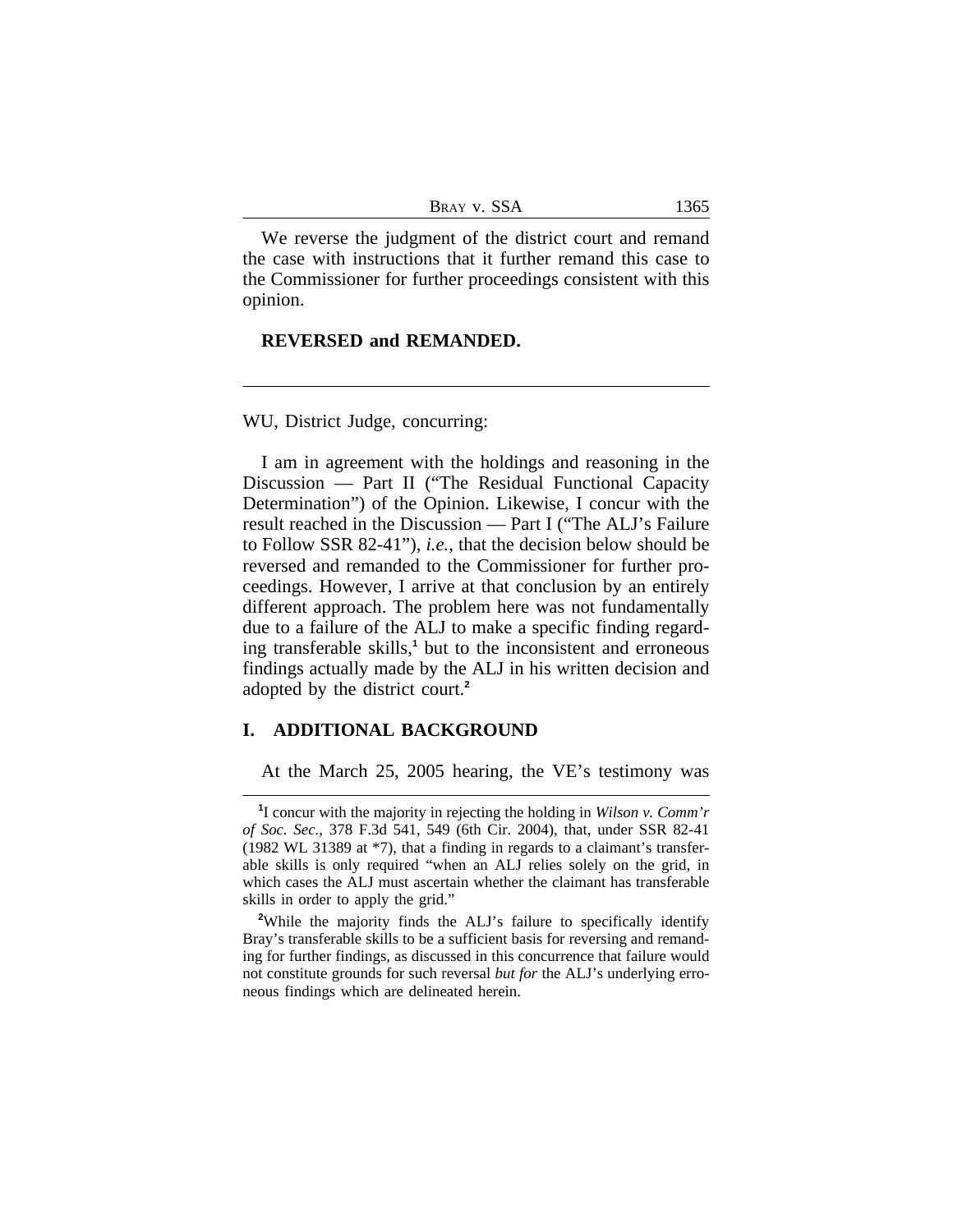specifically based in part upon the "Dictionary of Occupational Titles" ("DOT").**<sup>3</sup>** The VE summarized Bray's relevant work history as follows:

Her most recent [job] was telemarketing, sedentary exertion level. That is defined in the DOT as an SVP three . . . . in my opinion vocationally it goes between a two and a three depending on where you work in the telemarketing field.

\* \* \* \*

And her date of employment was March of 2004 for I guess a duration of three weeks. Caregiver, light exertional level, SVP three, semi-skilled, 8 of '02 to some period in 2004. Grocery clerk, meat department, medium exertional level[,] SVP two, unskilled, 8 of '02 to 1 of '03. Medical assistant[,] light exertional level, SVP six, skilled, 3 of 1993 to

**<sup>3</sup>**As noted in *Massachi v. Astrue*, 486 F.3d 1149, 1153 n.8 (9th Cir. 2007), "The Social Security Administration has taken administrative notice of the *Dictionary of Occupational Titles*, which is published by the Department of Labor and gives detailed physical requirements for a variety of jobs." The DOT can be utilized by the ALJ and/or the VE in determining whether a claimant, given his or her residual functional capacity, can perform his or her past relevant work. 20 C.F.R. § 404.1560(b)(2). Likewise, the Social Security Administration ("SSA") classifications of the physical exertion requirements of various jobs as being "sedentary, light, medium, heavy, [or] very heavy" have the same meaning as in the DOT. 20 C.F.R. § 404.1567. In designating the skill requirements of particular occupations as being "unskilled, semi-skilled, [or] skilled," the SSA also uses the materials (such as the DOT) published by the Department of Labor. 20 C.F.R. § 404.1568. The DOT "includes information about jobs (classified by their exertional and skill requirements) that exist in the national economy." 20 C.F.R. § 404.1569. The DOT is considered to be the "best source for how a job is generally performed." *Carmickle v. Comm'r, SSA*, 533 F.3d 1155, 1166 (9th Cir. 2008) (quoting *Pinto v. Massanari*, 249 F.3d 840, 845 (9th Cir. 2001)). "The DOT creates a rebuttable presumption as to the job classification." *Tommasetti v. Astrue*, 533 F.3d 1035, 1042 (9th Cir. 2008).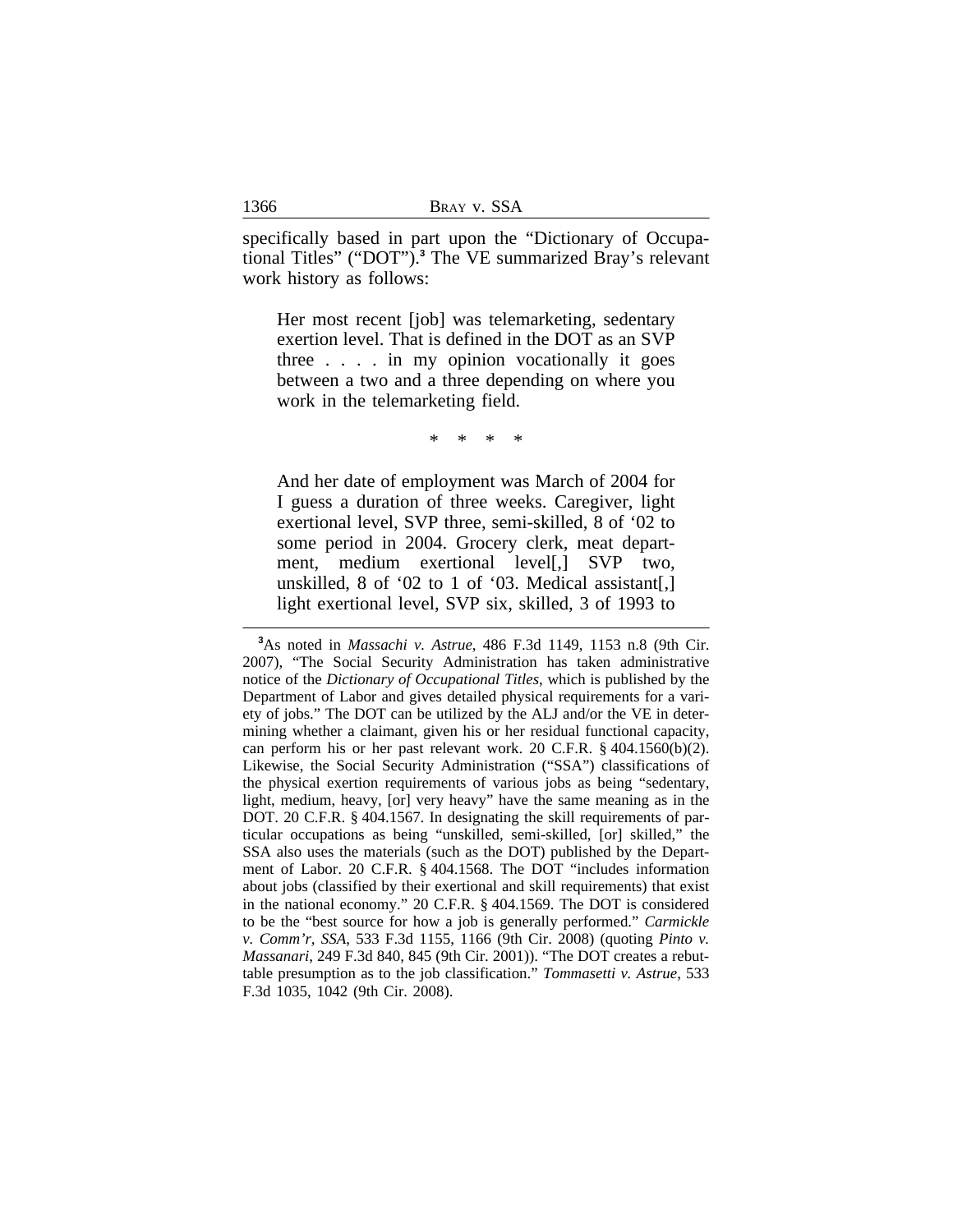11 of '01. Underwriter, sedentary exertional level[,] SVP seven, skilled, 8 of '86 through 10 of 1991.[**<sup>4</sup>** ]

In response to the ALJ's hypothetical which included Bray's age at onset of disability, education, work experience, residual functional capacity, and ability to "attend and concentrate on all but the most detailed and complex tasks," the VE indicated:

That individual could perform the care giving job or what they call companion. This individual would be able to perform telemarketing types of work. I do not believe this person with a limitation on the detail you mentioned could handle the underwriter or the medical assistant. And by the way, medical assistant, that many times is at the medium exertional level . . . .

As to the underwriter and medical assistant jobs, the VE opined that:

As stated in SSR 00-4p, 2000 WL 1898704 at \*3:

The DOT lists a specific vocational preparation (SVP) time for each described occupation. Using the skill level definitions in 20 C.F.R. 404.1568 and 416.968, unskilled work corresponds to an SVP of 1-2; semi-skilled work corresponds to an SVP of 3-4; and skilled work corresponds to an SVP of 5-9 in the DOT. Although there may be a reason for classifying an occupation's skill level differently than in the DOT, the regulatory definitions of skill levels are controlling.

**<sup>4</sup>** "SVP" refers to the "specific vocational preparation" level which is defined in the DOT as "the amount of lapsed time required by a typical worker to learn the techniques, acquire the information, and develop the facility needed for average performance in a specific job-worker situation." *Dictionary of Occupational Titles*, Appendix C, page 1009 (4th ed. 1991). SVP 2 means "anything beyond a short demonstration up to and including 1 month;" SVP 3 means "over 1 month up to and including 3 months;" SVP 6 means "over 1 year up to and including 2 years" and SVP 7 means "over 2 years up to and including 4 years." *Id.*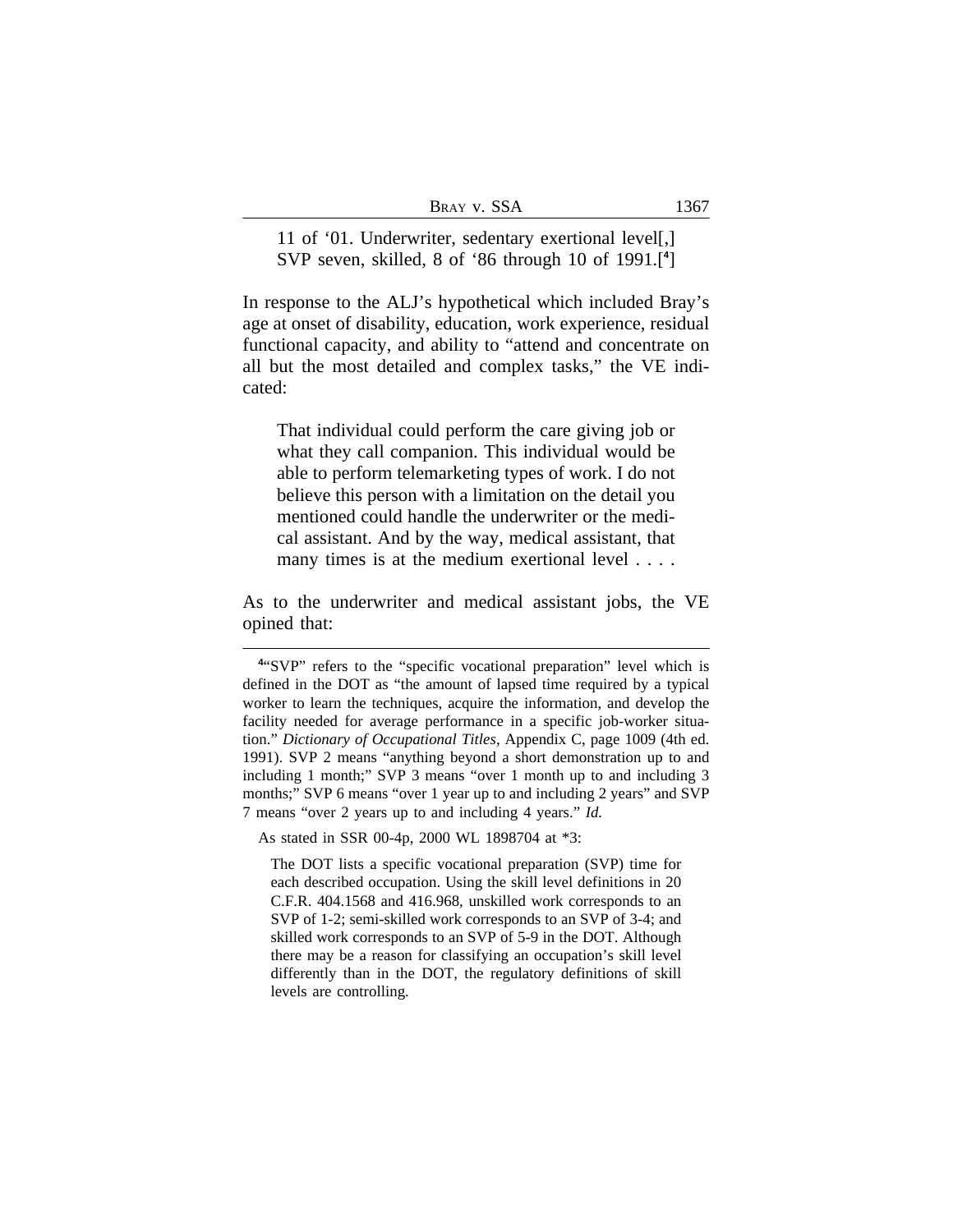There are skills transferable in relationship to office clerical responsibility. In our underwriting job even as a medical assistant, she was exposed to computers, filing, typing, *customer service*, possibly some data entry, those kinds of skills. [Emphasis added.]

Ultimately, the VE concluded that Bray could work as a general clerk, file clerk or sales clerk, and there was available employment in those fields.**<sup>5</sup>**

The ALJ found that Bray "has the residual functional capacity to perform a significant range of light work . . . ." He noted that:

The vocational expert testified that given the claimant's residual functional capacity, she is incapable of performing her past relevant work as a grocery clerk, medical assistant and insurance underwriter. She would be capable of performing her past work as a telemarketer and caregiver*.* However, these jobs were not performed at the substantial gainful activity level and thus are not considered past relevant work. The claimant is incapable of returning to her past relevant work.[**<sup>6</sup>** ]

The ALJ ultimately decided that:

Based on the credible testimony of the vocational expert, the undersigned concludes that considering the claimant's age, educational background, work

**<sup>5</sup>**At the hearing, Bray testified that in February/March of 2004, she was seeking employment involving "customer service, office work, medical office receptionist, scheduler, phones."

**<sup>6</sup>**Contrary to the ALJ's finding, the VE never expressly stated that Bray was incapable of performing her past relevant work as a grocery clerk. The ALJ may have assumed that conclusion because of the VE's testimony that the grocery clerk job required a "medium" exertional level. However, as discussed below, that testimony was erroneous.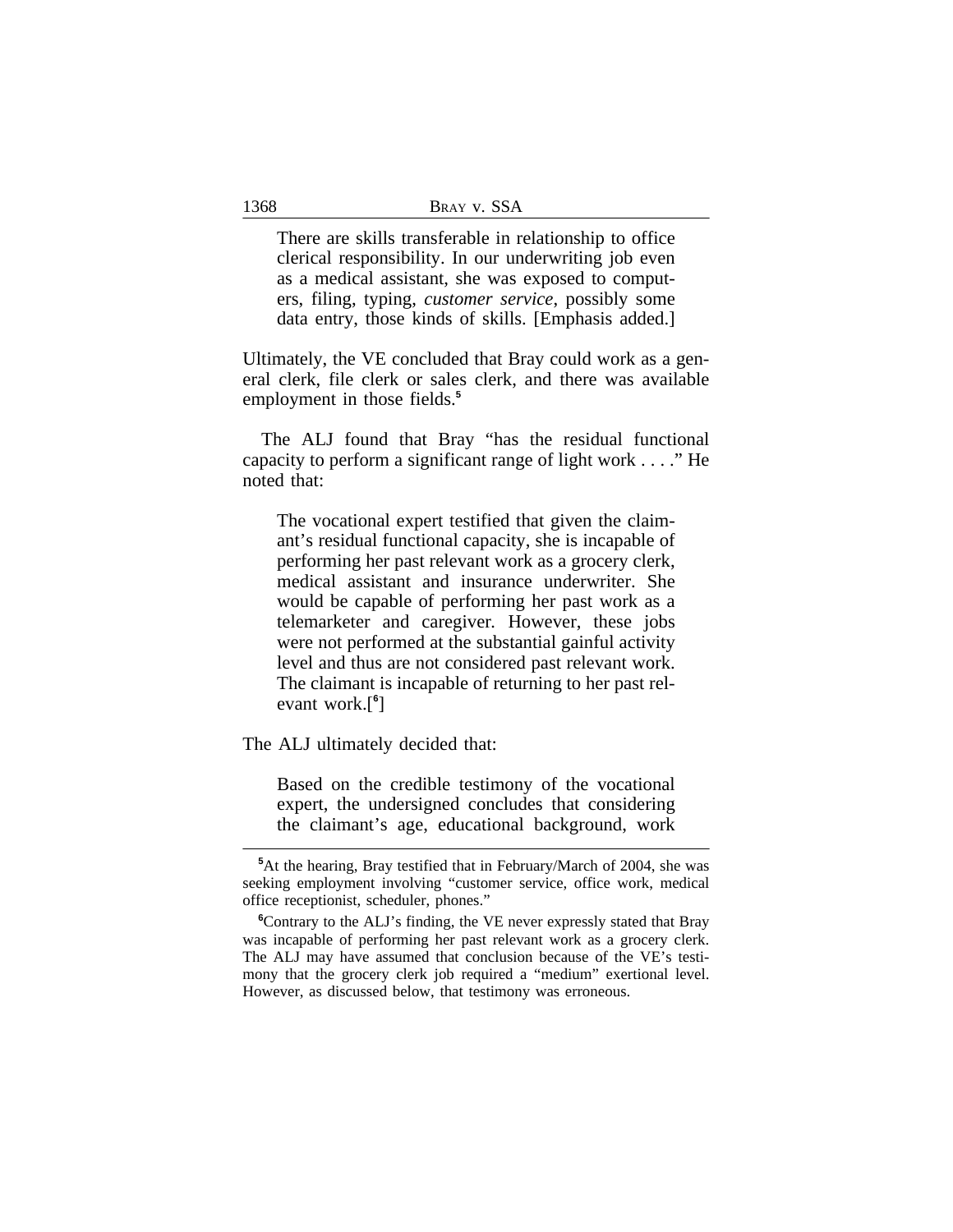experience and residual functional capacity, she is capable of making a successful adjustment to work that exists in significant numbers in the national economy. A finding of "not disabled" is therefore reached within the framework of Medical-Vocational Rule 202.15.[**<sup>7</sup>** ]

As to the use of the grids, *Lounsburry v. Barnhart*, 468 F.3d 1111, 1115 (9th Cir. 2006), cautions that:

[T]he grids are predicated on a claimant suffering from an impairment which manifests itself by limitations in meeting the strength requirements of jobs ("exertional limitations"); they may not be fully applicable where the nature of a claimant's impairment does not result in such limitations ("non-exertional limitations"). 20 C.F.R. Part 404, Subpart P, Appx. 2 § 200.00(e) [citation omitted]. The reason for this limitation on the grids' application is that, despite having the residual functional capacity to perform a full range of unskilled occupations at a given exertional level, a claimant may not be able to adjust to these jobs because of non-exertional limitations. Soc. Sec. Rul. 83-10 (January 1983). In particular, non-exertional impairments — including postural and manipulative limitations such as difficulty reaching, handling, stooping, climbing, crawling, or crouching — may, if sufficiently severe, limit a claimant's functional capacity in ways not contemplated by the grids. 20 C.F.R. § 404.1569 [citation omitted]. Thus, the *Tackett* court held that "[t]he grids should be applied only where a claimant's functional limitations fall into a standardized pattern 'accurately and completely' described by the grids." [*Tackett v. Apfel*, 180 F.3d 1094, 1103 (9th Cir. 1999).]

<sup>&</sup>lt;sup>7</sup>"Medical-Vocational Rule \_\_\_" is a reference to one of the rules/ categories found in the tables in 20 C.F.R. Part 404, Subpart P, Appendix 2, which indicates "whether an individual is or is not disabled" based on the person's age, education, residual functional capacity and previous work experience. 20 C.F.R. Pt. 404, Subpt. P, App. 2, § 200.00. The tables with their concomitant rules/categories are sometimes referenced as "the grids."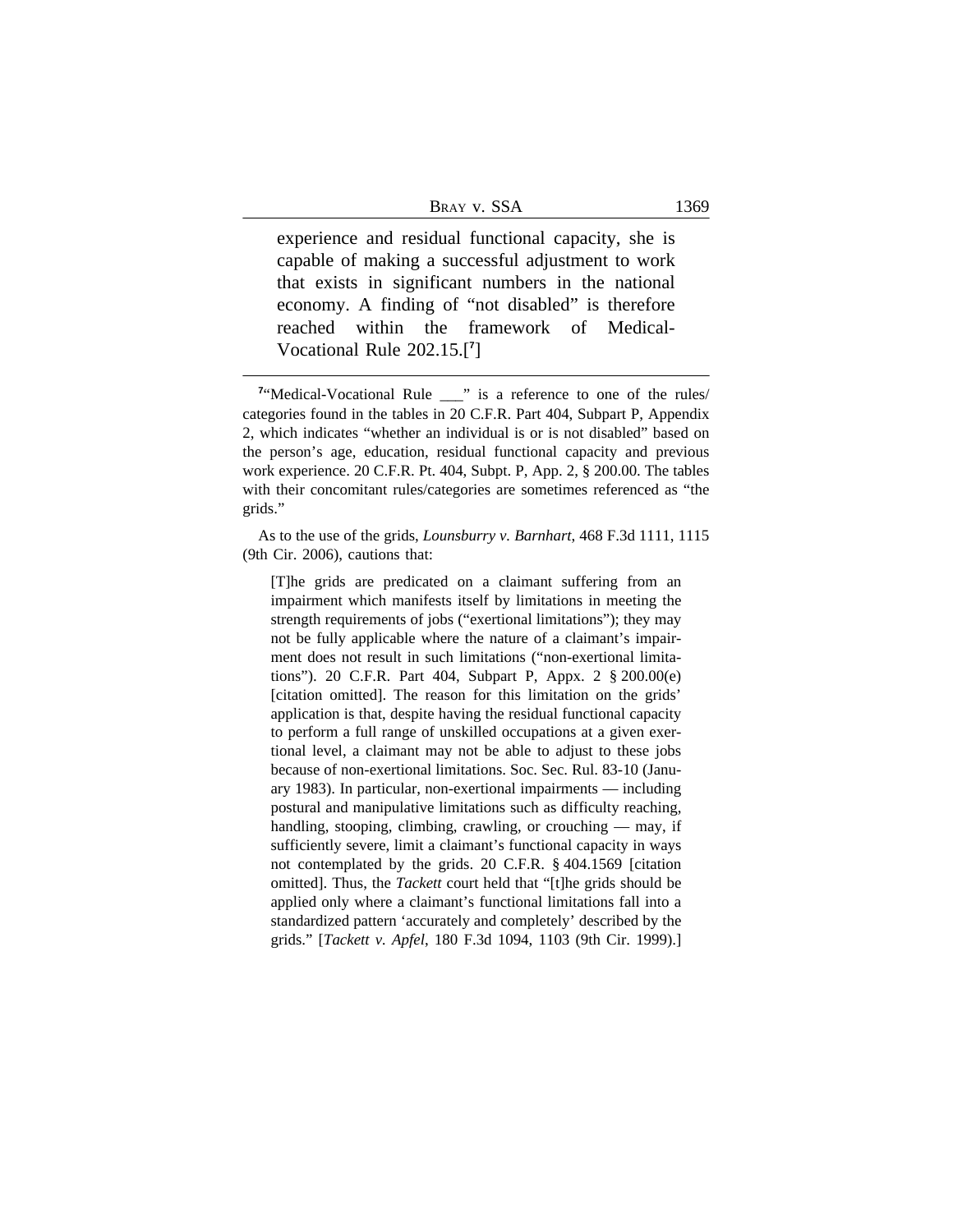# **II. DISCUSSION**

## **A. Applicable Law**

The concept of transferability of skills is delineated in 20 C.F.R. § 404.1568(d) as follows:

 $(1)$ ... We [the SSA] consider you [the claimant] to have skills that can be used in other jobs, when the skilled or semi-skilled work activities you did in past work can be used to meet the requirements of skilled or semi-skilled work activities of other jobs or kinds of work. This depends largely on the similarity of occupationally significant work activities among different jobs.

(2) . . . . Transferability is most probable and meaningful among jobs in which -

(i) The same or a lesser degree of skill is required;

(ii) The same or similar tools and machines are used; and

(iii) The same or similar raw materials, products, processes, or services are involved.

(3) . . . . There are degrees of transferability of skills ranging from very close similarities to remote and incidental similarities among jobs. A complete similarity of all three factors is not necessary for transferability.

\* \* \* \*

(4) . . . . If you are of advanced age (age 55 or older), and you have a severe impairment(s) that lim-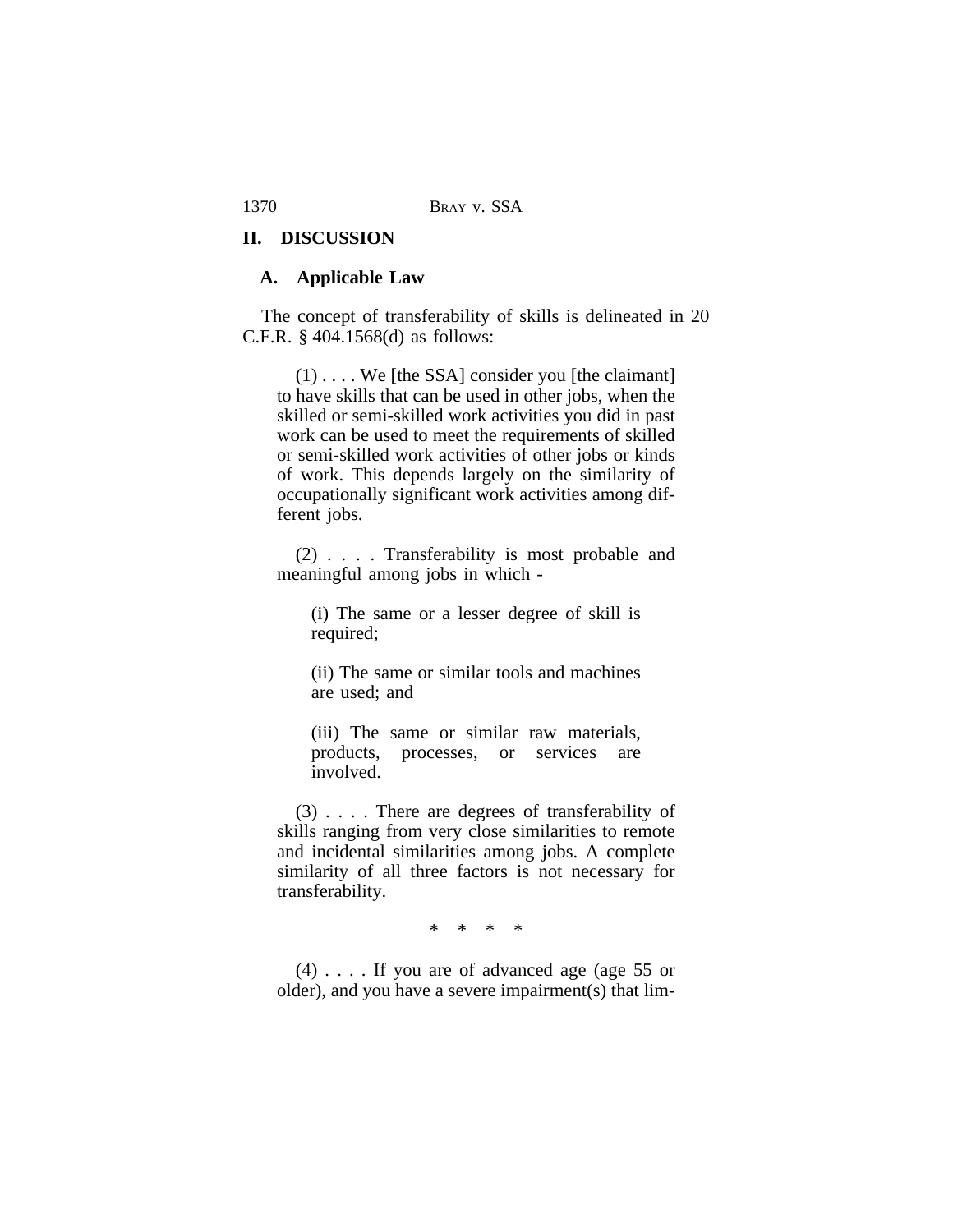| BRAY V. SSA |  |
|-------------|--|
|-------------|--|

its you to *sedentary* or *light work,* we will find that you cannot make an adjustment to other work unless you have skills that you can transfer to other skilled or semiskilled work . . . that you can do despite your impairment(s).

SSR 82-41 states that "[w]hen the issue of skills and their transferability must be decided," the "ALJ is required to make certain findings of fact and include them in the written decision." 1982 WL 31389 at \*7; *see also Jensen v. Barnhart*, 436 F.3d 1163, 1165 (10th Cir. 2005). Also, "[w]hen a finding is made that a claimant has transferable skills, the acquired work skills must be identified, and specific occupations to which the acquired work skills are transferable must be cited in the . . . ALJ's decision." 1982 WL 31389 at \*7. However, SSR 82-41 additionally indicates that:

Transferability of skills is an issue only when an individual's impairment(s), though severe, does not meet or equal the criteria in the Listing of Impairments in Appendix 1 of the regulations [20 C.F.R. Pt. 404, Subpt. P, App. 1] but does prevent the performance of past relevant work (PRW), and that work has been determined to be skilled or semiskilled. (PRW is defined in regulations sections 404.1565 and 416.965.) When the table rules in Appendix 2 [20 C.F.R. Pt. 404, Subpt. P, App. 2] are applicable to a case, transferability will be decisive in the conclusion of "disabled" or "not disabled" in only a relatively few instances because, even if it is determined that there are no transferable skills, a finding of "not disabled" may be based on the ability to do unskilled work.

*Id.* at \*1. Further, SSR 82-41 recognizes that on occasion, in situations involving similar types of jobs, certain skills may be readily transferable.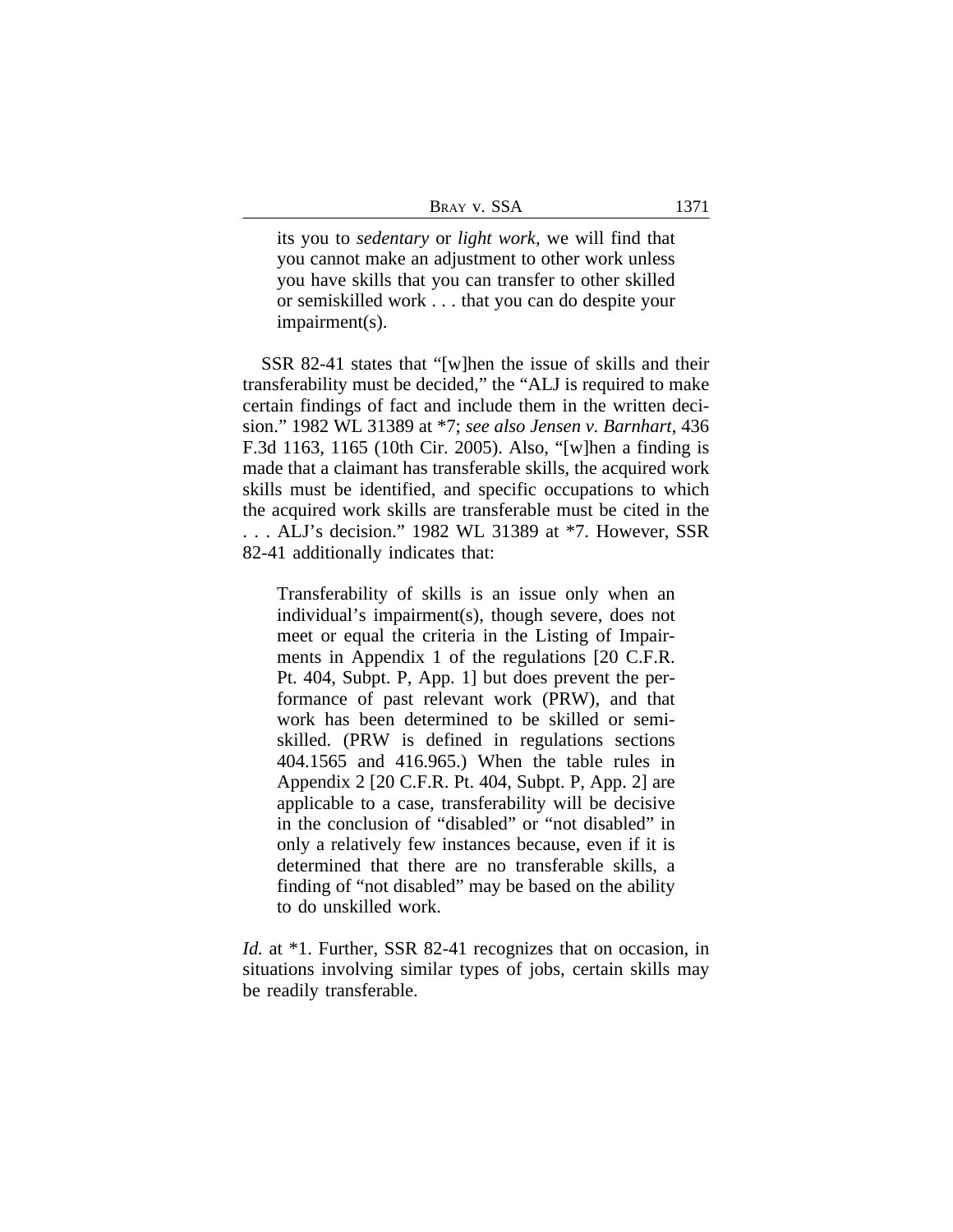. . . where job skills have universal applicability across industry lines, e.g., clerical, professional, administrative, or managerial types of jobs, transferability of skills to industries differing from past work experience can usually be accomplished with very little, if any, vocational adjustment where jobs with similar skills can be identified as being within an individual's RFC [residual functional capacity].

## *Id.* at \*6.**<sup>8</sup>**

SSR 00-4p states that the SSA relies "primarily on the DOT (including its companion publication the SCO [the Revised Dictionary of Occupational Titles]) for information about the requirements of work in the national economy. We use these publications at Steps 4 and 5 of the sequential evaluation process." 2000 WL 1898704 at \*2. The occupational evidence provided by a VE should generally be consistent with the occupational information supplied by the DOT. *Id.* When there is a conflict between the VE evidence and the DOT, it is a duty of the ALJ to inquire on the record as to the reason for the inconsistency before relying on the VE's evidence. *Id.*

### **B. Analysis**

The VE's testimony (that Bray's prior job as a "grocery clerk, meat department" had a physical exertion level of "medium" and an SVP level of "two, unskilled") is contrary to

1982 WL 31389 at \*3.

**<sup>8</sup>**An example given in SSR 82-41 is:

<sup>[</sup>A] semiskilled general office clerk (administrative clerk), doing light work, ordinarily is equally proficient in, and spends considerable time doing, typing, filing, tabulating and posting data in record books, preparing invoices and statements, operating adding and calculating machines, etc. These clerical skills may be readily transferable to such semiskilled sedentary occupations as typist, clerk-typist and insurance auditing control clerk.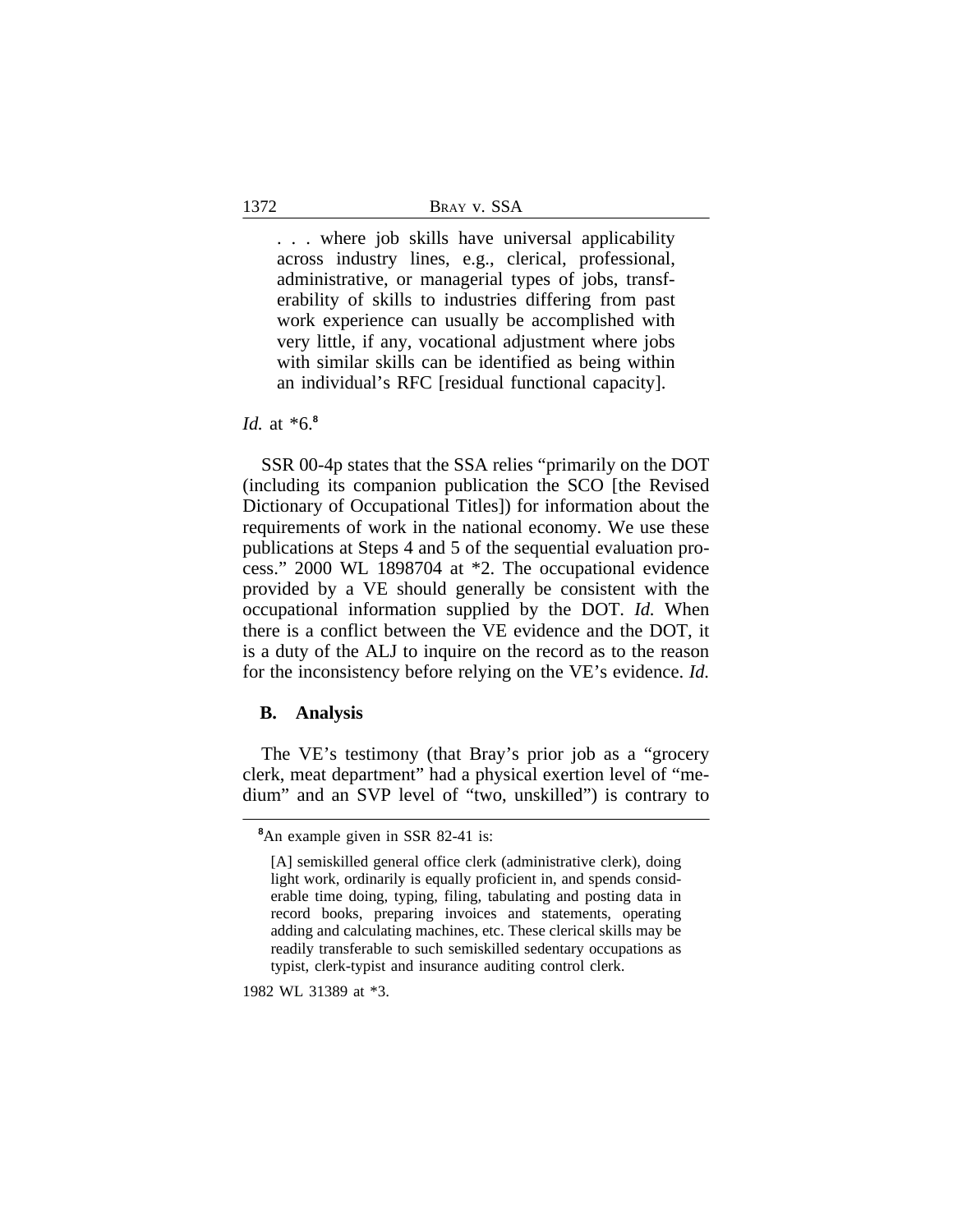| BRAY V. SSA | 1373 |  |
|-------------|------|--|
|             |      |  |

both the DOT classification and the only evidence on the topic in the administrative record. The DOT lists the strength rating for the occupation of a "sales clerk, food (retail trade)" as "L" or "light" and an SVP level of "3" or "semi-skilled." **9** *Dictionary of Occupational Titles* § 290.477-018 (4th ed. 1991). The DOT notes that the "sales clerk, food (retail trade)" job classification also covers "grocery clerk (retail trade)" and "meat counter clerk (retail trade)." *Id.* In the "Work History Report" which she filled out and submitted to the SSA in April of 2003, Bray described her grocery clerk job as requiring her to occasionally lift 20 lbs, to frequently lift 10 lbs and to stand and/or walk up to 8 hours. Her description of that job places it within the "light work" category. *See* 20 C.F.R. § 404.1567(b).

Because the VE's testimony as to the requirements of the grocery clerk position was in conflict with the DOT's specifications, the ALJ had "an affirmative responsibility" to inquire as to the reasons and evidentiary basis for the VE's deviation. *See* SSR 00-4p, 2000 WL 1898704 at \*2; *Tommasetti*, 533 F.3d at 1042; *Massachi*, 486 F.3d at 1153. The ALJ did not make any such inquiry, which constitutes error.

The ALJ in his conclusion stated that "given the claimant's

**<sup>9</sup>**The *Dictionary of Occupational Titles*, Appendix C, page 1013 (4th ed. 1991), states that "L-Light work" indicates a capacity for:

Exerting up to 20 pounds of force occasionally, and/or up to 10 pounds of force frequently, and/or a negligible amount of force constantly (Constantly: activity or condition exists 2/3 or more of the time) to move objects. Physical demand requirements are in excess of those for Sedentary Work. Even though the weight lifted may be only a negligible amount, a job should be rated Light Work: (1) when it requires walking or standing to a significant degree; or (2) when it requires sitting most of the time but entails pushing and/or pulling of arm or leg controls; and/or (3) when the job requires working at a production rate pace entailing the constant pushing and/or pulling of materials even though the weight of those materials is negligible.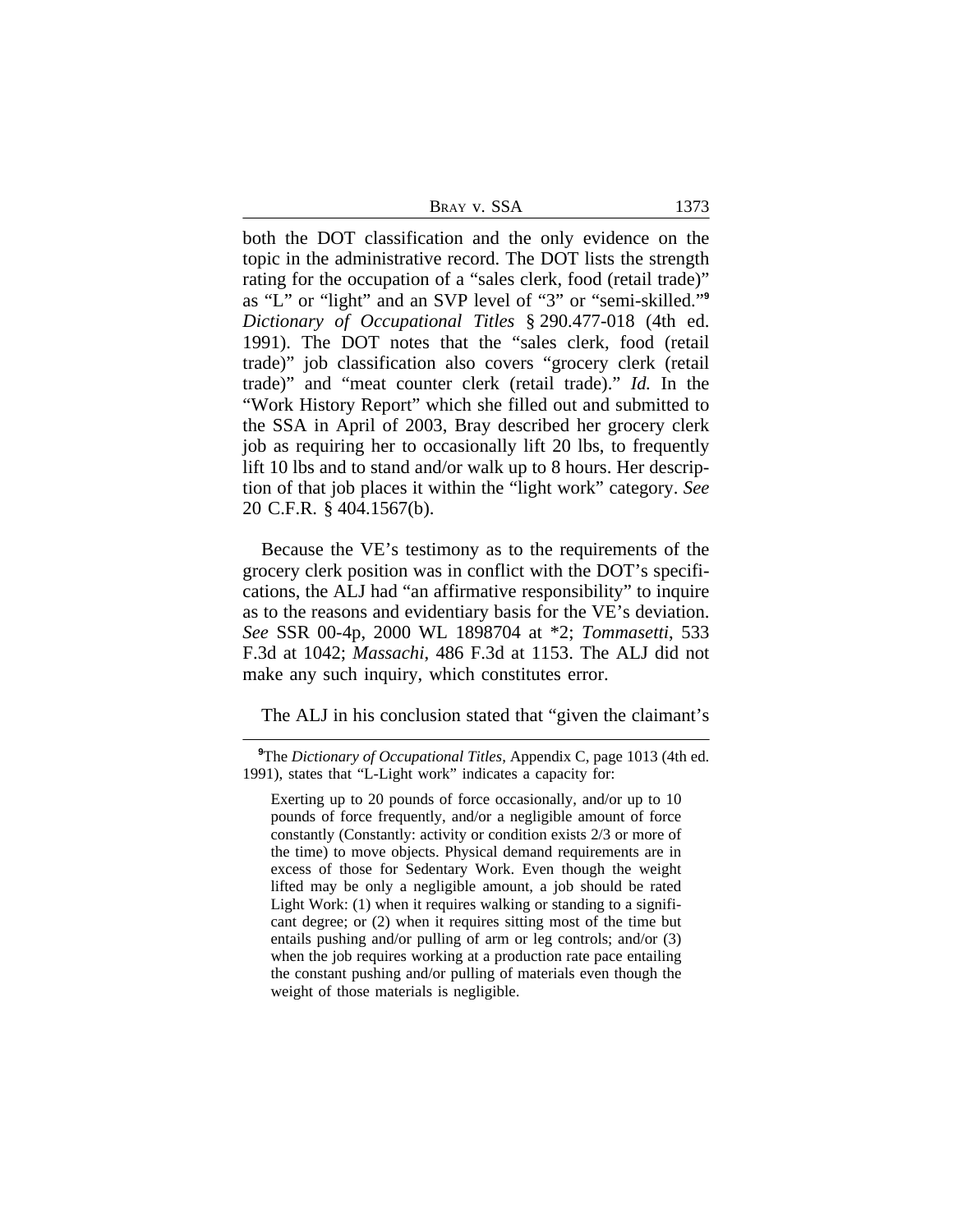residual functional capacity, she is incapable of performing her past relevant work as a grocery clerk, medical assistant and insurance underwriter." First, it is noted that in the beginning of his decision, the ALJ wrote that:

After the date of alleged onset of disability, the claimant worked as a grocery clerk. The work was performed during a temporary period of remissions from symptoms and ended after less than 6 months due to her impairments. This job is considered an unsuccessful work attempt.

It is questionable whether the grocery clerk job, if it had been correctly characterized as an "unsuccessful work attempt," could later be considered part of Bray's past relevant work.**<sup>10</sup>** However, assuming *arguendo* that it can be, the ALJ's conclusion - that Bray's residual functional capacity (which the ALJ later found allowed her to do "light work" in the general, file or sales clerk occupations) barred her from performing her past work as a grocery clerk — is based upon the VE's erroneous testimony that the grocery clerk job requires "medium" physical exertion requirements.**<sup>11</sup>**

In addition, the ALJ's conclusion — that Bray was incapable of performing her past work as a grocery clerk and yet that she could perform work as a sales clerk  $-$  is on its face inconsistent. The duties of a grocery clerk/sales clerk, food (retail trade) are described in the *Dictionary of Occupational Titles* § 290.477-018 (4th ed. 1991) as follows:

**<sup>10</sup>**20 C.F.R. § 404.1560(b)(1) defines "past relevant work" as "work that you [the claimant] have done within the past 15 years, that was substantial gainful activity, and that lasted long enough for you to learn to do it."

**<sup>11</sup>**If the grocery clerk job is held to be part of Bray's past relevant work and if her residual functional capacity (when correctly evaluated) would allow her to perform that past occupation, then she could be found "not disabled" at step four of the five step evaluation of disability analysis. *See* 20 C.F.R. § 404.1520(a)(4)(iv).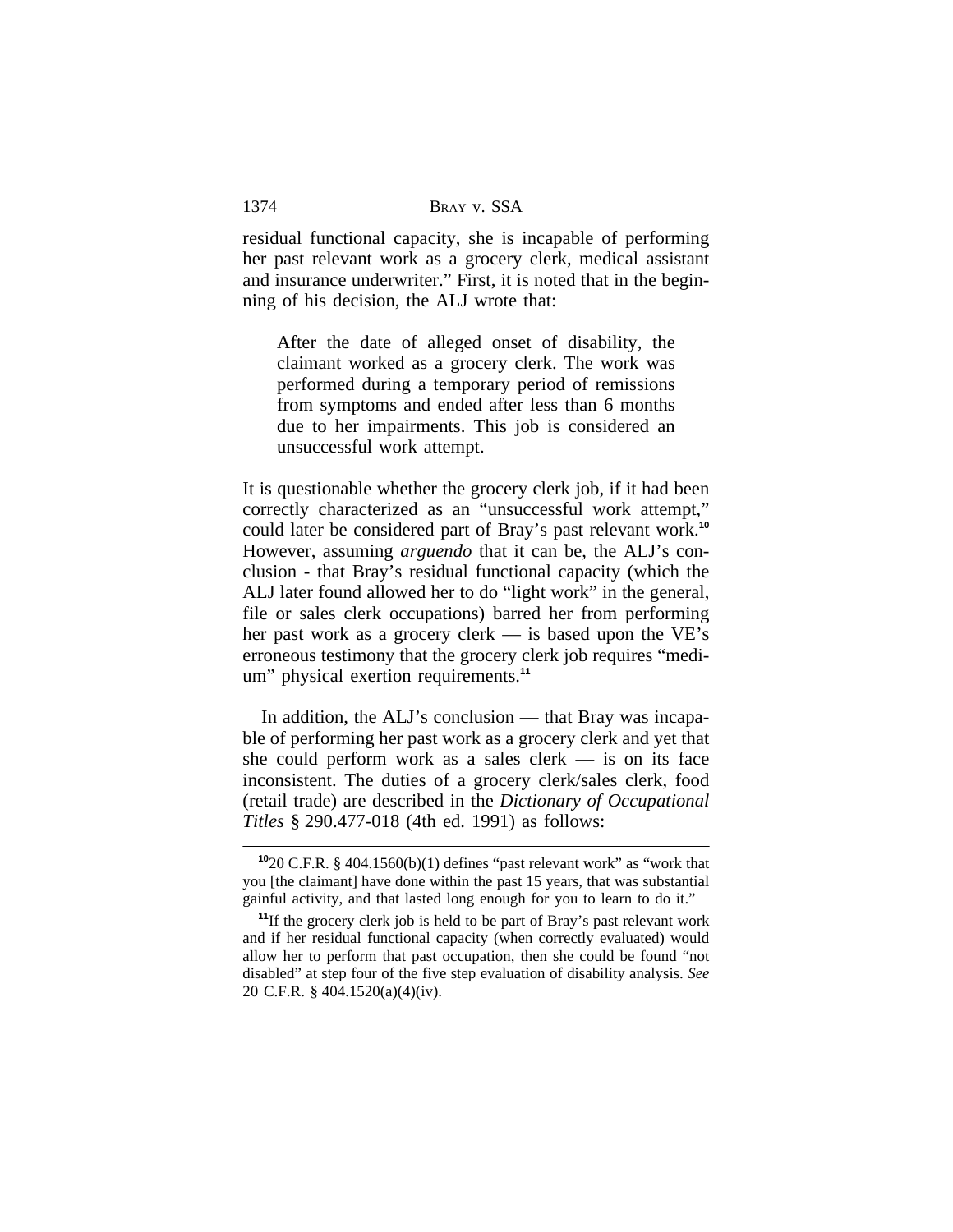**BRAY V. SSA** 1375

Obtains or prepares food items requested by customers in retail food store, totals customer bill, receives payment, and makes change: fills customer order, performing duties such as obtaining items from shelves, freezers, coolers, bins, tables, or containers; cleaning poultry; scaling and trimming fish; slicing meat or cheese, using slicing machine; preparing take-out sandwiches and salads; dispensing beverages; and warming food items in oven. Weighs items, such as produce, meat, and poultry to determine price. Lists and totals prices, using paper and pencil, calculator, or cash register. Informs customer of total price of purchases. Receives payment from customer for purchases and makes change. Bags or wraps purchases for customer. Cleans shelves, bins, tables, and coolers. Stamps, marks, or tags price on merchandise. Sets up displays and stocks shelves, coolers, counter, bins, tables, freezers, containers, or trays with new merchandise. May make deliveries to customer home or place of business . . . . May write orders, decorate cakes, or describe available specialty products, such as birthday cakes. May order merchandise from warehouse or supplier. May be designated according to type of food sold as Grocery Clerk (retail trade); Meat Counter clerk (retail trade); Produce Clerk (retail trade) I; Sales Clerk, Fish (retail trade).

The duties of a sales clerk (retail trade) are substantially the same as those of a grocery clerk/sales clerk, food (retail trade) and are delineated in Section 290.477-014 as:

Obtains or receives merchandise, totals bill, accepts payment, and makes change for customers in retail store such as tobacco shop, drug store, candy store, or liquor store: Stocks shelves, counters, or tables with merchandise. Sets up advertising displays or arranges merchandise on counters or tables to pro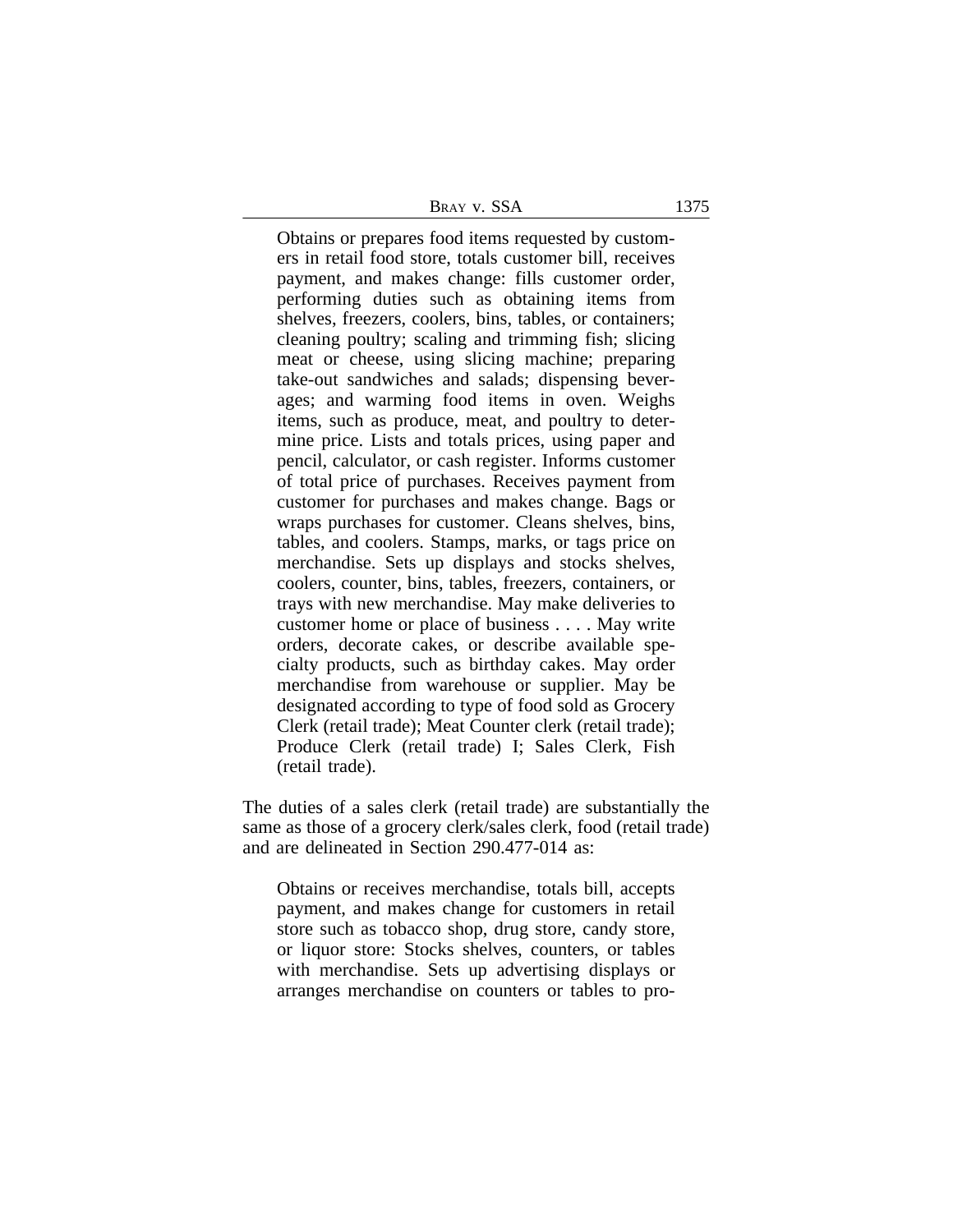mote sales. Stamps, marks, or tags price on merchandise. Obtains merchandise requested by customer or receives merchandise selected by customer. Answers customer's questions concerning location, price, and use of merchandise. Totals price and tax on merchandise purchase by customer, using paper and pencil, cash register, or calculator, to determine bill. Accepts payment and makes change. Wraps or bags merchandise for customers. Cleans shelves, counters, or tables. Removes and records amount of cash in register at end of shift. May calculate sales discount to determine price. May keep record of sales, prepare inventory of stock, or order merchandise. May be designated according to produce sold or type of store.

A finding (without any explanation or reasoning) that Bray could do the work required of a sales clerk but not the job of a grocery clerk is in error.

Finally, as to the issue of transferability of skills, the ALJ placed Bray in Rule 202.15 of the grids and found her to be "not disabled." 20 C.F.R. Pt. 404, Subpt. P, App. 2, Table No. 2. Rule 202.15 covers claimants who are "closely approaching advanced age," 20 C.F.R. § 404.1563(d) (age 50-54), who are at a minimum high school graduates, and who have had past skilled or semi-skilled jobs where their skills are transferable. Under SSR 82-41, by placing Bray in a rule/category of the grids which contains a requirement of transferable skills, the ALJ should have made a finding identifying the work skills involved and the occupations to which they applied. The ALJ did not do so here, which constitutes error. However, that omission was not significant at that time or the source of reversible error. Even if one were to conclude that the ALJ's failure to identify the transferable skills should be treated as if Bray had no transferrable skills, Bray would then fall within Rule 202.14 of the grids which would still place her in the "not disabled" category. *See* 20 C.F.R. Pt. 404, Subpt. P, App.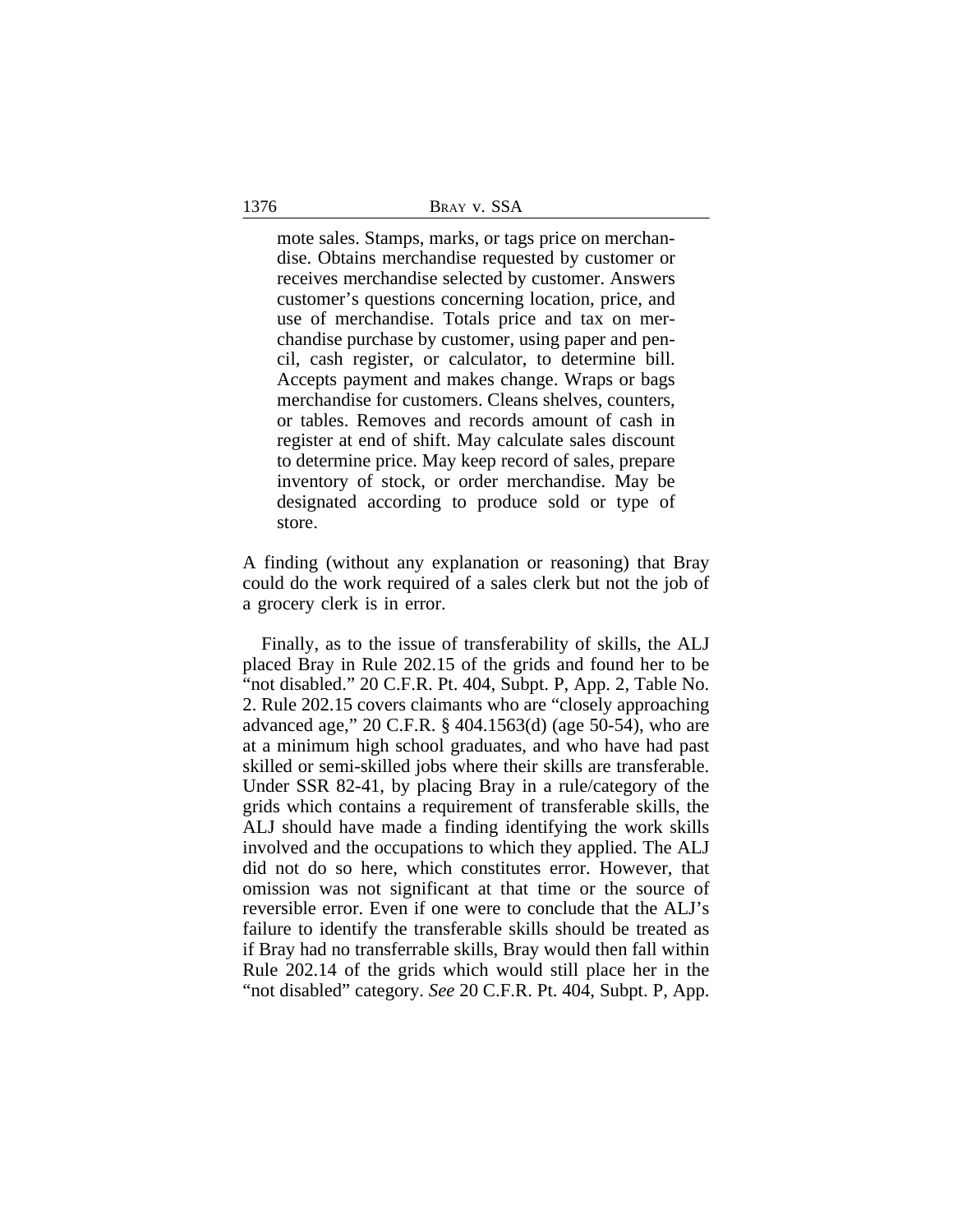2, Table No. 2. Consequently, the fundamental problem here was not the ALJ's failure to identify the transferable skills but rather whether placement of Bray into Rule 202.15 (or for that matter into Rules 202.13 or 202.14) was correct.**<sup>12</sup>** This issue concerns whether the ALJ properly considered the requirements of 20 C.F.R. § 404.1563(b) and 20 C.F.R. Pt. 404, Subpt. P, App. 2, § 202.00(c) and (d).**<sup>13</sup>** However, in light of footnote 9 of the majority's opinion, the ALJ's placement of Bray into Rule 202.15 becomes moot and the issue of transferability of skills is moved from the backburner to the front.**<sup>14</sup>**

**<sup>13</sup>**In the grids, where a claimant is found to have a residual functional capacity which is limited to light work, the treatment of persons who are "closely approaching advanced age" (*i.e.* 50 to 54) differs greatly from those who are of "advanced age" (*i.e.* 55 or over). The former will generally not be considered to be disabled when they cannot return to their past relevant work unless they are illiterate and have had only unskilled or no previous work experience. *See* 20 C.F.R. Pt. 404, Subpt. P, App. 2, Table No. 2, Rules 202.09 through 202.15. Therefore, transferability of skills is not particularly relevant to that category of claimants. However, for individuals who are of advanced age and limited to light work, they will generally be considered to be disabled when they cannot return to their past relevant work unless they have transferable skills or some education which provides for direct entry into skilled work. *Id.* at Rules 202.01 through 202.08. Thus, the decision as to whether to treat Bray as a person who is closely approaching advanced age rather than a person of advanced age was of paramount importance. 20 C.F.R. § 404.1563(b) provides that the age categories are not to be applied "mechanically in a borderline situation."

**<sup>14</sup>**As noted by the SSA when it amended 20 C.F.R. § 404.1563(b):

The new paragraph explains that, if a person's age category

**<sup>12</sup>**In addition, because the VE erroneously categorized Bray's prior grocery clerk job as being "unskilled" (which the ALJ accepted), the ALJ could not find that Bray had acquired any transferable skills from that occupation because "[a] person does not gain work skills by doing unskilled jobs." 20 C.F.R. § 404.1568(a). However, because the DOT classifies the grocery clerk job as being "semi-skilled," Bray could be found to have obtained transferable skills while employed in that occupation. Although the ALJ characterized Bray's five plus months of grocery clerk employment as an "unsuccessful work attempt," the DOT treats that position as having an SVP of 3, which means that a typical worker could "learn the techniques . . . and develop the facility needed for average performance" in that job after one to three months.